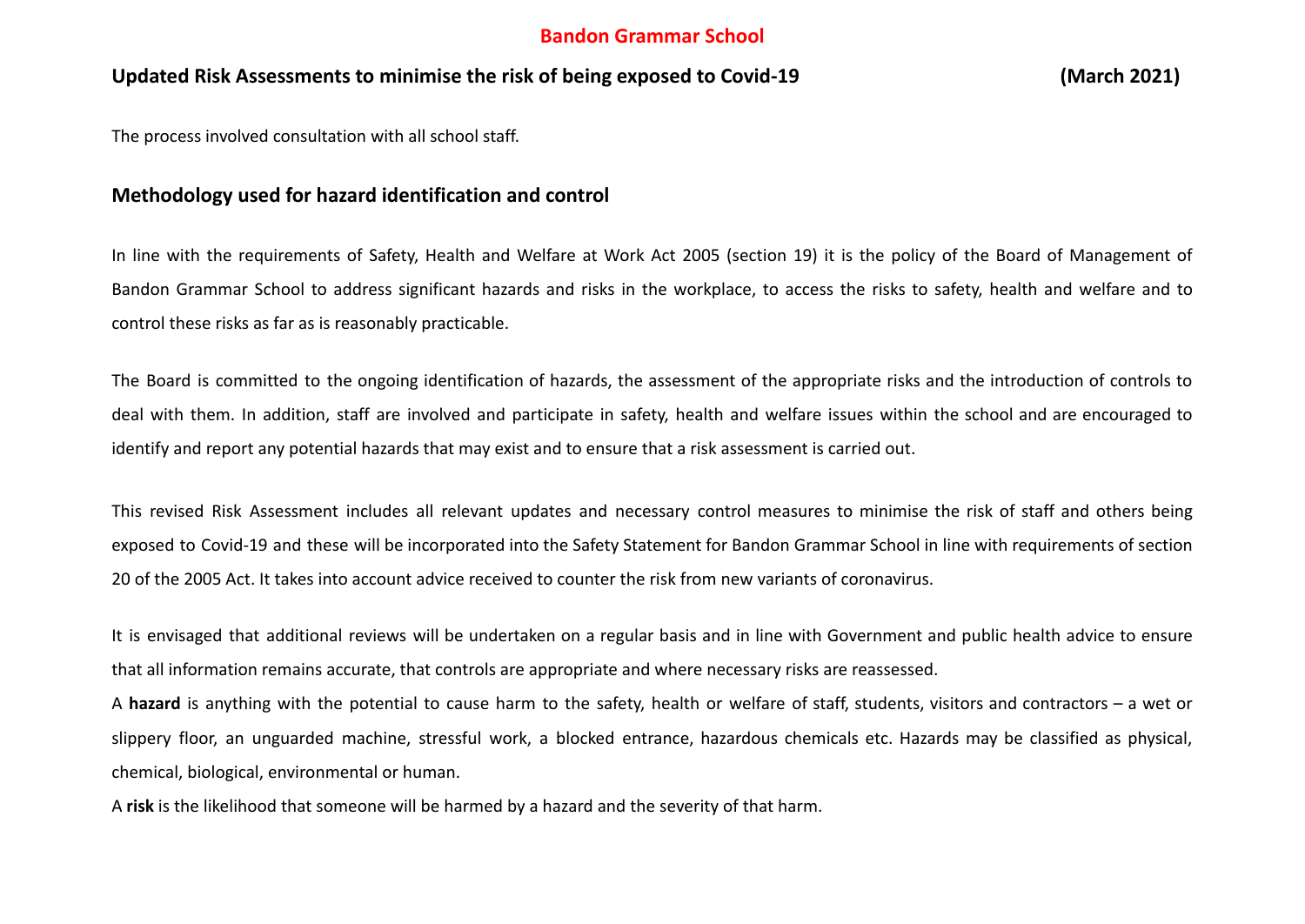#### **Control measures:**

A control measure is an applied measure that reduces the level of risk. Control measures can be applied at the planning stage, can comprise physical measures, can be management issues and can include training. Good control measures will require a combination of some or all of these.

#### **Control measure principles:**

Schedule 3 of the Safety, Health and Welfare at Work Act 2005 lists the Principles of Prevention and the Board of Management undertakes to apply these principles (where practicable) in dealing with all risks within the school:

- Avoidance of risks
- **Evaluation of unavoidable risks**
- Combating of risks at source
- Adaptation of work to the individual
- Adaptation of workplace to technical progress
- Replacement of dangerous articles, substances or systems of work by safe or less dangerous articles, substances or systems of work
- Priority to collective protective measures over individual protective measures
- Development of an adequate prevention policy which takes account of technology, organisation of work, working conditions, social factors and the influence of factors relating to the working environment
- Appropriate training and instructions to employees
- Advice, guidance and alternatives for employees deemed at high risk.

When the safety audit identifies hazards, it is necessary to evaluate and rank them so that they can be controlled in an orderly way. The risk of a hazard is a measure of the likelihood or probability of an accident coupled with the severity of the injury or loss. The risk potential of each hazard was assessed (by ranking) by giving numerical values of between 1 and 5 to both the **severity** of the consequences and the **probability** of the event occurring. When the severity numerical factor and the probability numerical factor were multiplied together, they produced a number between 1 and 25 thereby producing the numerical values outlined in **risk rating** chart below.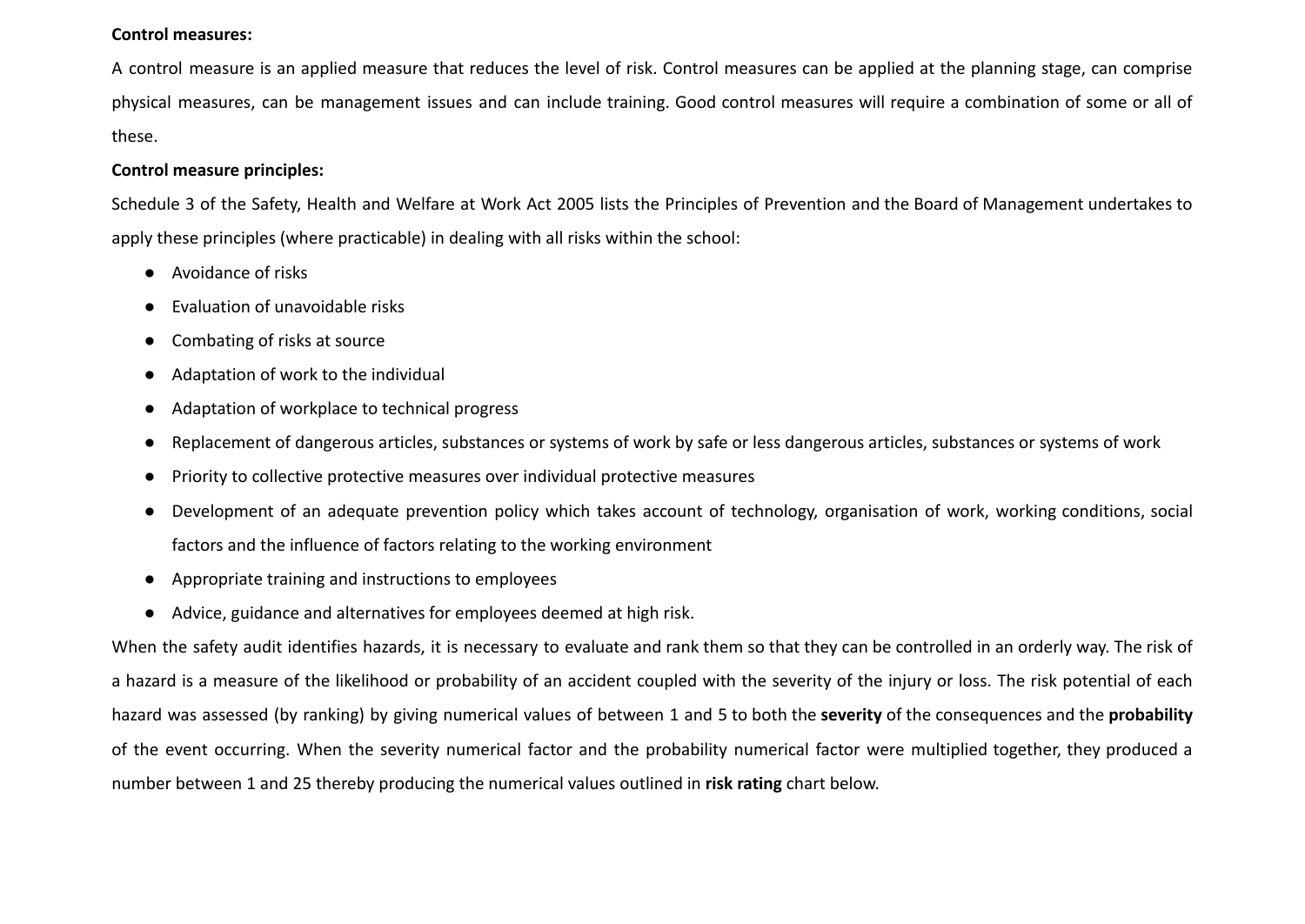## **Severity x Probability = Risk Rating**.

#### **Severity**

| <b>Severity Rating</b>          | Interpretation                                                                              | <b>Numerical Value</b> |
|---------------------------------|---------------------------------------------------------------------------------------------|------------------------|
| <b>Fatality or Catastrophic</b> | Single or multiple fatalities, widespread illness, large scale property or equipment damage |                        |
| Major                           | Serious injury or illness, significant property or equipment damage                         |                        |
| Moderate                        | Injury and damage to property                                                               |                        |
| Minor                           | Minor injury or illness, minor property or equipment damage                                 |                        |
| <b>Trivial</b>                  | No significant injury or illness, no significant property or equipment damage               |                        |

## **Probability/Likelihood**

| <b>Probability Rating</b> | Interpretation                                          | <b>Numerical Value</b> |
|---------------------------|---------------------------------------------------------|------------------------|
| Inevitable                | Likely to occur either immediately or in the short term |                        |
| Very Likely               | Could occur in time or if repeated enough               |                        |
| Likely                    | Likely to occur                                         |                        |
| Unlikely                  | Though unlikely, may occur over time                    |                        |
| Rare                      | Unlikely to occur at all                                |                        |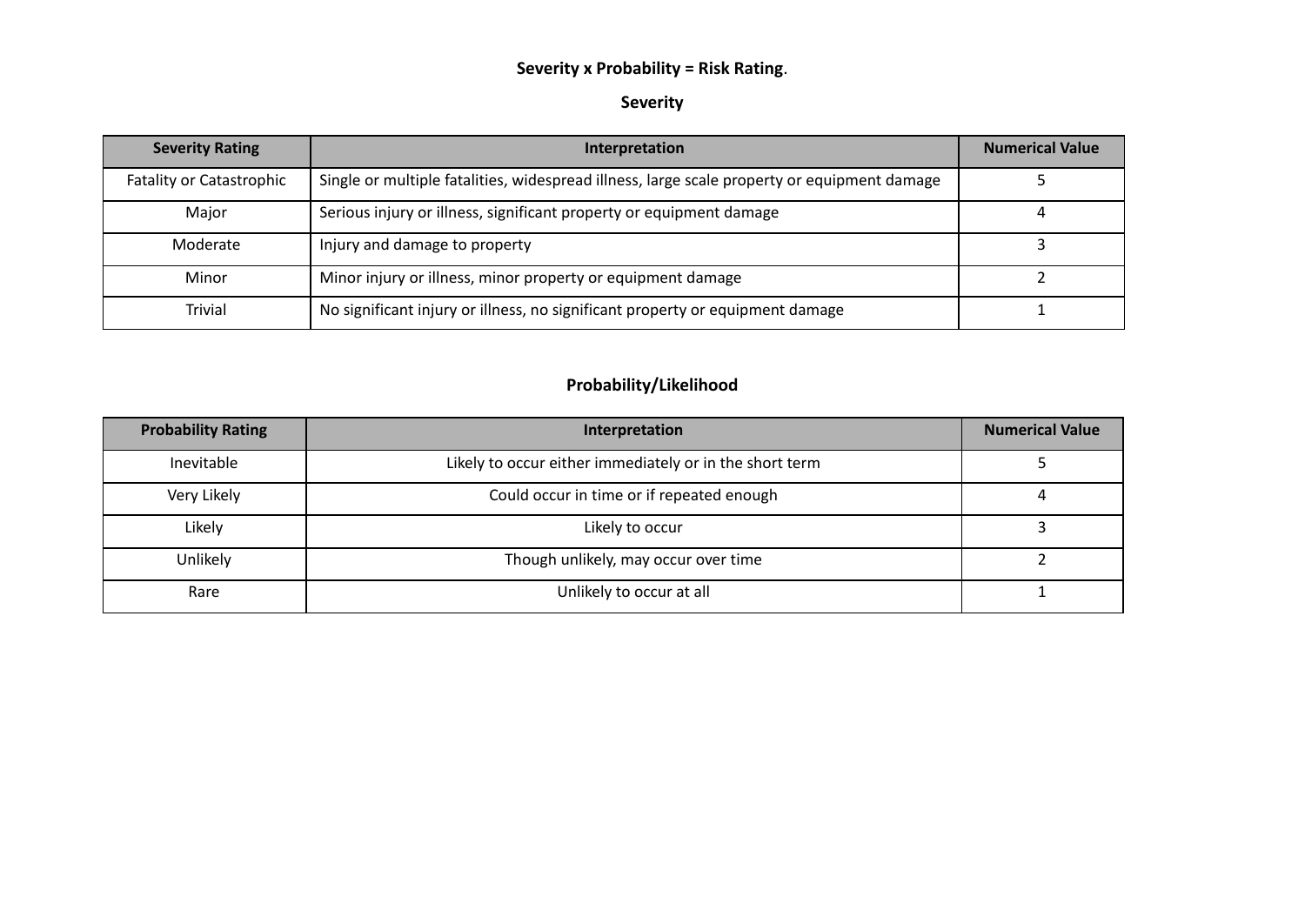### **Risk Rating**

| <b>Numerical Value</b><br>Severity x Probability | <b>Descriptive risk rating</b>                      | Interpretation                                                               |
|--------------------------------------------------|-----------------------------------------------------|------------------------------------------------------------------------------|
| $16 - 25$                                        | <b>Emergency - Extremely serious</b>                | Risks are unacceptable and immediate action required justifying special      |
|                                                  | If an incident were to occur, it would be likely    | maintenance. Activity should be halted and stopped until the hazard is       |
|                                                  | that a permanent, debilitating injury or death      | eliminated or appropriate risk controls are put in place.                    |
|                                                  | would result                                        |                                                                              |
| $11 - 15$                                        | <b>Severe and Serious</b>                           | Activity can proceed but substantial efforts should be made to reduce the    |
|                                                  | If an incident were to occur, it would be likely    | risk. Risk reduction measures should be implemented urgently within a        |
|                                                  | that an injury requiring medical treatment woul     | defined time period and it might be necessary to consider suspending or      |
|                                                  | d                                                   | restricting the activity or to apply interim control measures until this has |
|                                                  | result.                                             | been completed.                                                              |
| $6 - 10$                                         | <b>Medium</b>                                       | Activity can proceed but consideration should be given as to whether the     |
|                                                  | If an incident were to occur, there would be        | risks can be lowered. Control measures must be monitored and reviewed as     |
|                                                  | some chance that an injury requiring First Aid      | required to ensure they remain suitable and sufficient.                      |
|                                                  | treatment would result                              |                                                                              |
| $1 - 5$                                          | <b>Trivial or Negligible</b>                        | No additional controls are necessary as these risks are considered           |
|                                                  | If an incident were to occur, there would be little | acceptable. Activity should be regularly reviewed to ensure there is no      |
|                                                  | likelihood that an injury would result              | change to the risk rating and that controls are maintained.                  |
|                                                  |                                                     |                                                                              |

**\*Note:** A numerical rating has been used in column 4 of the risk assessment sheets to describe the risk potential for the hazard identified This method has been used in an attempt to ensure that the levels of risk will be understood and clear to all those operating within the school.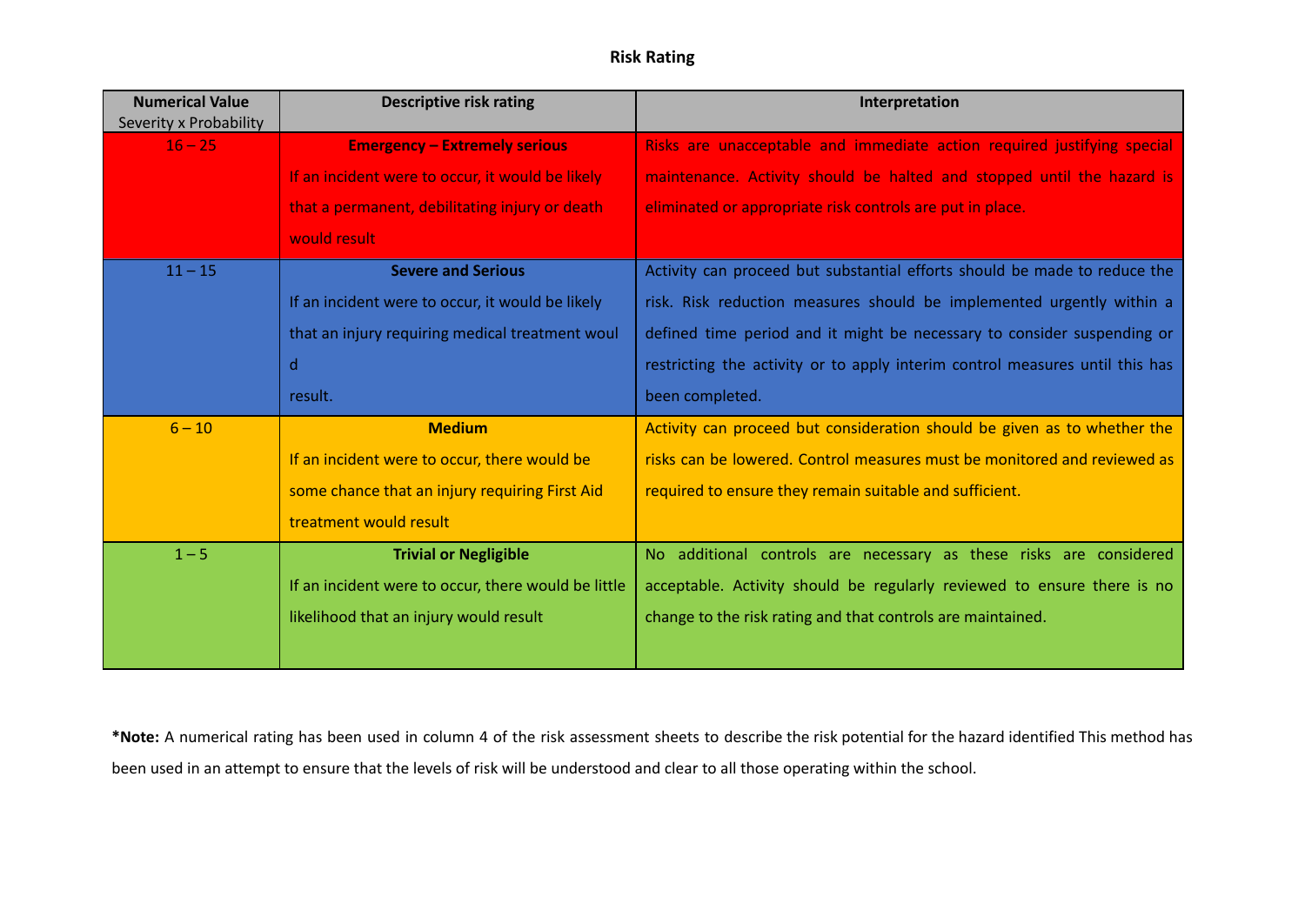## **Bandon Grammar School**

# **Covid-19 Policy Statement**

Bandon Grammar School is committed to providing a safe and healthy workplace for all our staff and students. To ensure that, the Board of Management have developed a Covid-19 Response Plan and updated the Safety Statement for the school. All staff and students are responsible for the implementation of the response plan and a combined effort will help contain the spread of the virus. The Board of Management will:

- continue to monitor our Covid-19 response and amend this plan in consultation with our staff and students
- provide up to date information to our staff and students on the Public Health advice issued by the HSE and Gov.ie
- display information on the signs and symptoms of Covid-19 and correct hand-washing techniques
- provide an adequate number of trained Worker Representative(s) who are easily identifiable and put in place a reporting system
- inform all staff and students of essential hygiene and respiratory etiquette and physical distancing requirements
- adapt the school to facilitate physical distancing as appropriate in line with guidance of the Department of Education and Skills
- keep a log of contact of staff and student engagement to help with contact tracing
- ensure staff and students engage with the online induction/familiarisation briefing provided by the Department of Education and Skills
- implement the agreed procedures to be followed in the event of someone showing symptoms of Covid-19 while at school
- provide instructions for staff and students to follow if they develop signs and symptoms of Covid-19 during school time in line with the procedures provided by the Department of Education and Skills
- implement cleaning in line with government advice and agreed checklists
- identify and provide guidance to staff deemed at high risk outlined in Information Notes TC 0007/2021, TC 0008/2021 and TC 0009/2021.

All staff and students will be consulted on an ongoing basis and feedback is encouraged on any concerns, issues or suggestions. This can be done through the Worker Representative(s): Mr John O'Regan, Ms Audrey O'Riordan, Ms Sandy Harrington.

Signed: L. Dennis

Date:  $1<sup>st</sup>$  March 2021

Chairperson, Board of Management

Signed: lan F. Coombes

Date:  $1<sup>st</sup>$  March 2021

Principal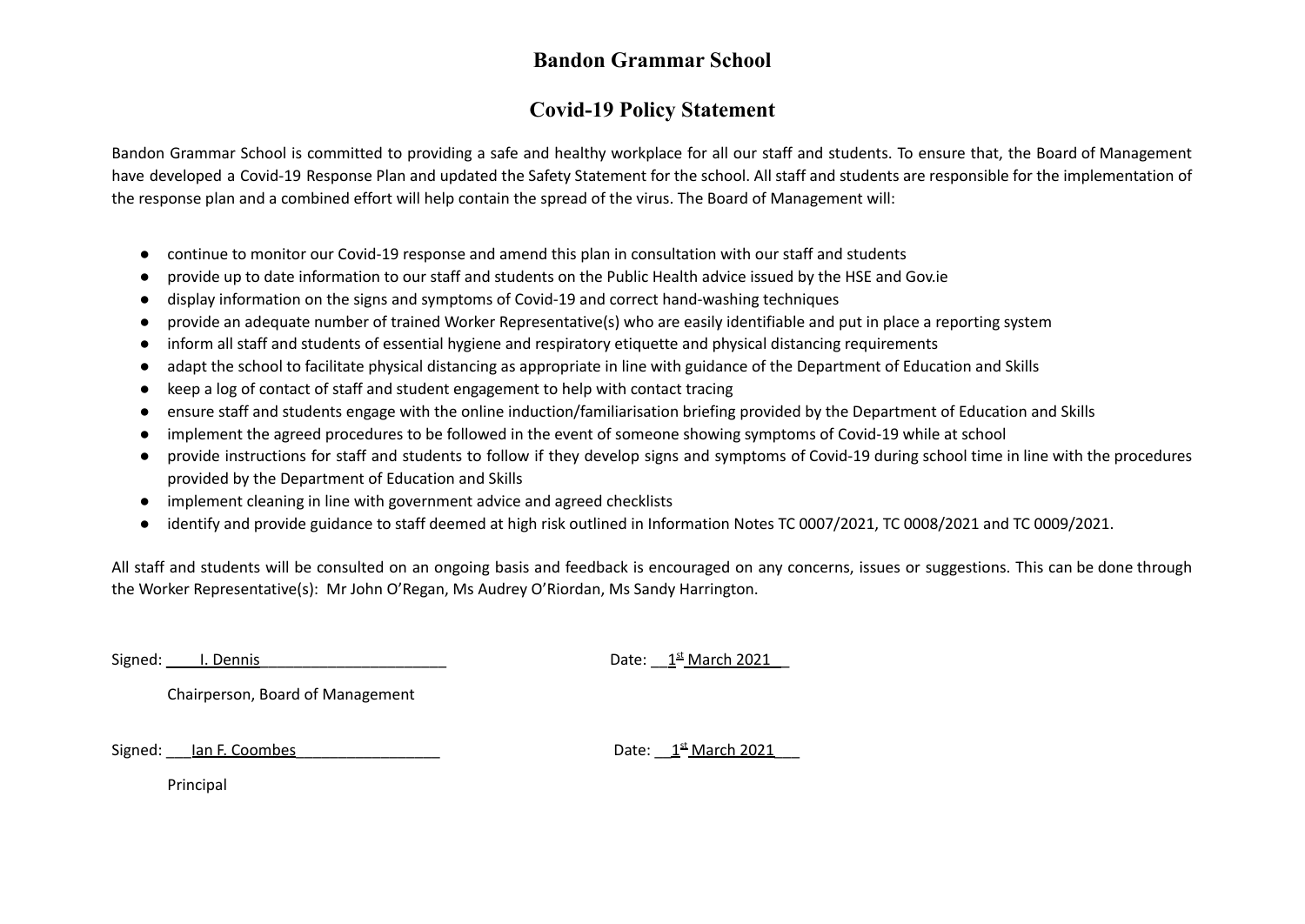| Who may be                                                                                                                 | <b>Identified Risks</b>                                                                                                                                                                                                                                                                                                                                                                                                                                                                                                                                                                                                                                            |                                                                                                                                                                                                                                                                                                                                                                                                                                                                             | <b>Risk Communication, Education and Training</b>                                                                                                                                                                                                                                                                                                                                                                                                                                                                                                                                                                                                                                                                                                                                                                                                                                                                                                                                                                                                                                                                                                                                     | <b>Risk Rating</b> | <b>Action implementation</b>                     |
|----------------------------------------------------------------------------------------------------------------------------|--------------------------------------------------------------------------------------------------------------------------------------------------------------------------------------------------------------------------------------------------------------------------------------------------------------------------------------------------------------------------------------------------------------------------------------------------------------------------------------------------------------------------------------------------------------------------------------------------------------------------------------------------------------------|-----------------------------------------------------------------------------------------------------------------------------------------------------------------------------------------------------------------------------------------------------------------------------------------------------------------------------------------------------------------------------------------------------------------------------------------------------------------------------|---------------------------------------------------------------------------------------------------------------------------------------------------------------------------------------------------------------------------------------------------------------------------------------------------------------------------------------------------------------------------------------------------------------------------------------------------------------------------------------------------------------------------------------------------------------------------------------------------------------------------------------------------------------------------------------------------------------------------------------------------------------------------------------------------------------------------------------------------------------------------------------------------------------------------------------------------------------------------------------------------------------------------------------------------------------------------------------------------------------------------------------------------------------------------------------|--------------------|--------------------------------------------------|
| affected?                                                                                                                  |                                                                                                                                                                                                                                                                                                                                                                                                                                                                                                                                                                                                                                                                    |                                                                                                                                                                                                                                                                                                                                                                                                                                                                             | <b>Controls</b>                                                                                                                                                                                                                                                                                                                                                                                                                                                                                                                                                                                                                                                                                                                                                                                                                                                                                                                                                                                                                                                                                                                                                                       | with controls      |                                                  |
| <b>Staff</b>                                                                                                               | Spread of Covid-19 virus<br>Persons currently deemed<br>most at risk of complications if<br>they catch the coronavirus are:<br>• 60 years of age and over<br>• have long-term medical<br>conditions - i.e. heart disease,<br>lung disease, high blood<br>pressure, diabetes or cancer<br>• pregnant women<br>Known effects of the<br>coronavirus:<br>• A fever (high temperature of<br>37.5 degrees Celsius or above)<br>• A cough - this can be any<br>kind of cough, not just a dry<br>cough<br>• Shortness of breath or<br>breathing difficulties<br>• Loss of sense of smell<br>• Loss of sense of taste or<br>distortion of sense of taste<br>$\bullet$ Death | modifying the work arrangements within the school.<br>staff engagement approaches.<br>The Board of Management will:<br>Ensure that all staff receive necessary training prior to returning to work<br>$\checkmark$<br>of Covid-19 among staff and students. Updated in February 2021<br>Promote safe individual practices within the school campus<br>V<br>V<br>effectiveness<br>V<br>V<br>personal hygiene<br>Provide specific training in the proper use of PPE for staff | The Board of Management will develop a response plan for the prevention and mitigation of<br>Covid-19 and new variants following a risk assessment of the school facility. This plan will<br>highlight the measures necessary to protect the health and safety of staff in re-opening and<br>The staff representative(s) will be properly consulted when developing and implementing the<br>action plan for the prevention and mitigation of Covid-19 within the school and all staff will<br>be informed about the measures being introduced, using specific risk communication and<br>Provide posters, information and electronic message boards to increase awareness<br>Engage with staff in providing feedback on the preventive measures and their<br>Provide regular information about the risk of Covid-19 using official sources, such as<br>government agencies (HSE, HSA, etc.) and the World Health Organisation<br>Emphasise the effectiveness of adopting protective measures especially good<br>Provide the arrangements set out in Information Notes TC 0007/2021, TC 0008/2021<br>and TC 0009/2021 for staff over 60 years of age, at high risk or who are pregnant. | Negligible         | <b>Board of Management</b><br>Principal<br>Staff |
| <b>Risk Level Calculation</b><br>(a) Severity of risk/injury<br>(b) Likelihood of event<br>(c) Risk Rating = $(a)$ X $(b)$ |                                                                                                                                                                                                                                                                                                                                                                                                                                                                                                                                                                                                                                                                    | 1=trivial, 2=slight, 3=moderate, 4=major, 5=fatality<br>1=rare, 2=unlikely, 3=likely, 4=very likely, 5=inevitable                                                                                                                                                                                                                                                                                                                                                           | <b>Risk Level Action</b><br>Trivial risk<br>Acceptable<br>$1 - 5$<br>6-10 Medium risk<br>Requires monitoring<br>Requires immediate further action and control<br>11-15 Severe risk<br>16-25 Emergency risk Halt activity and review immediately                                                                                                                                                                                                                                                                                                                                                                                                                                                                                                                                                                                                                                                                                                                                                                                                                                                                                                                                       |                    |                                                  |
| Assessment Date: March 2021                                                                                                |                                                                                                                                                                                                                                                                                                                                                                                                                                                                                                                                                                                                                                                                    |                                                                                                                                                                                                                                                                                                                                                                                                                                                                             | Assessor's Name:<br>Ian Coombes                                                                                                                                                                                                                                                                                                                                                                                                                                                                                                                                                                                                                                                                                                                                                                                                                                                                                                                                                                                                                                                                                                                                                       |                    |                                                  |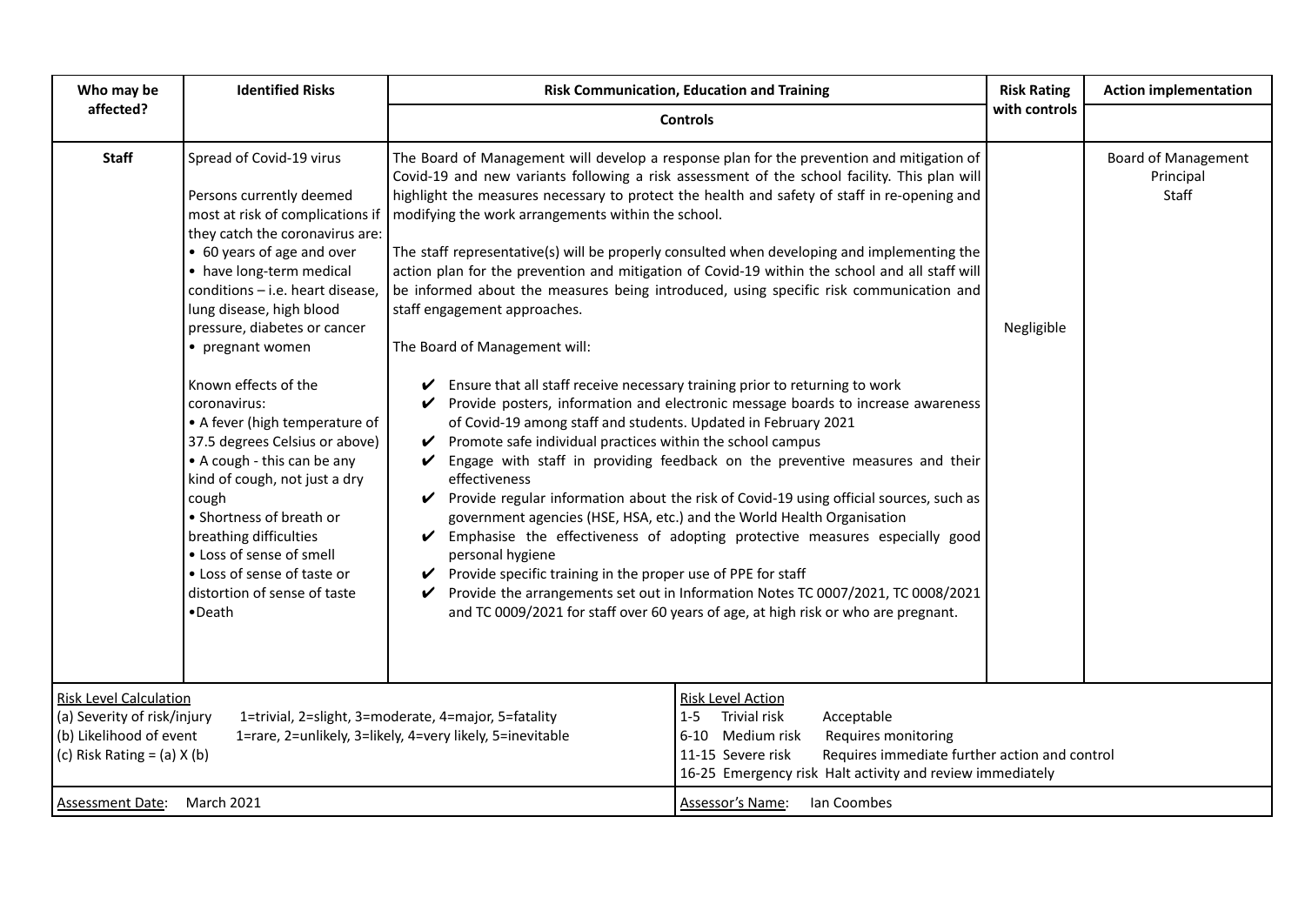| Who may be                                                                                  | <b>Identified Risks</b>                                                                                                                                                                                                                                                                                                                                                                                                                                                                                                                                                                                                                                      | <b>Hygiene</b>                                                                                                                                                                                                                                                                                                                                                                                                                                                                                                                                                                                                                                                                                                                                                                                                                                                                                                                                                                                                                                                                                                                                                                                                                                                                                                                                                                                                                                                                                                                                                                                                                                                                                                                                                                                                                                                                                                                                                                                                                                                                                                                                                                                                                                          | <b>Risk Rating</b>     | <b>Action implementation</b>                                 |
|---------------------------------------------------------------------------------------------|--------------------------------------------------------------------------------------------------------------------------------------------------------------------------------------------------------------------------------------------------------------------------------------------------------------------------------------------------------------------------------------------------------------------------------------------------------------------------------------------------------------------------------------------------------------------------------------------------------------------------------------------------------------|---------------------------------------------------------------------------------------------------------------------------------------------------------------------------------------------------------------------------------------------------------------------------------------------------------------------------------------------------------------------------------------------------------------------------------------------------------------------------------------------------------------------------------------------------------------------------------------------------------------------------------------------------------------------------------------------------------------------------------------------------------------------------------------------------------------------------------------------------------------------------------------------------------------------------------------------------------------------------------------------------------------------------------------------------------------------------------------------------------------------------------------------------------------------------------------------------------------------------------------------------------------------------------------------------------------------------------------------------------------------------------------------------------------------------------------------------------------------------------------------------------------------------------------------------------------------------------------------------------------------------------------------------------------------------------------------------------------------------------------------------------------------------------------------------------------------------------------------------------------------------------------------------------------------------------------------------------------------------------------------------------------------------------------------------------------------------------------------------------------------------------------------------------------------------------------------------------------------------------------------------------|------------------------|--------------------------------------------------------------|
| affected?                                                                                   |                                                                                                                                                                                                                                                                                                                                                                                                                                                                                                                                                                                                                                                              | <b>Controls</b>                                                                                                                                                                                                                                                                                                                                                                                                                                                                                                                                                                                                                                                                                                                                                                                                                                                                                                                                                                                                                                                                                                                                                                                                                                                                                                                                                                                                                                                                                                                                                                                                                                                                                                                                                                                                                                                                                                                                                                                                                                                                                                                                                                                                                                         | with<br>controls       |                                                              |
| All staff<br>Students<br>Visitors<br>Contractors<br>Public<br><b>Risk Level Calculation</b> | Spread of Covid-19 virus<br>Persons currently deemed most at<br>risk of complications if they catch<br>the coronavirus are:<br>• 60 years of age and over<br>• have long-term medical<br>conditions - i.e. heart disease,<br>lung disease, high blood pressure,<br>diabetes or cancer<br>• pregnant women<br>Known effects of the coronavirus:<br>• A fever (high temperature of<br>37.5 degrees Celsius or above)<br>• A cough - this can be any kind of<br>cough, not just a dry cough<br>• Shortness of breath or breathing<br>difficulties<br>• Loss of sense of smell<br>• Loss of sense of taste or<br>distortion of sense of taste<br>$\bullet$ Death | The Board of Managment will ensure that all staff can wash their hands regularly. Hot water<br>and appropriate santitisers (i.e. hand gel dispensers, etc.) will be available throughout the<br>school. Soap will be neutral and non-perfumed to minimise risk of skin damage. Staff<br>should:<br>V Wash their hands properly and often. Hands should be washed:<br>After coughing or sneezing<br>$\mathbf{o}$<br>Before and after eating or preparing food<br>Before and after using protective gloves<br>Before and after being on public transport<br>0<br>When arriving and leaving the school campus<br>$\mathbf 0$<br>After toilet use<br>0<br>Cover their mouth and nose with a tissue or their sleeve when coughing and sneezing.<br>V<br>Put used tissues into a bin and wash their hands<br>V<br>Develop a routine of incresed cleaning and disinfecting of frequently touched objects and<br>V<br>surfaces<br>The Board of Management will supply required cleaning products, will ensure the correct use<br>and storage of disinfectants and will ensure all products are stored safely and securely.<br>No employees are permitted to attend work if they display any of the symptoms below:<br>$\checkmark$ Fever (temperature of 37.5 degrees or above)<br>$\vee$ Cough<br>Shortness of breath<br>V<br><b>Breathing difficulties</b><br>$\boldsymbol{\mathcal{V}}$<br>Any personnel displaying symptoms must self-isolate and not attend work for 14 days.<br>Any staff member living with someone who is self-isolating or waiting for a Covid-19 test<br>must restrict their movements for 14 days.<br>Any persons who has tested positive for Covid 19 must not return to work until deemed fit<br>to do so and upon approval of their medical advisor.<br>International students returning to school will be isolated for quarantine in line with HSE<br>Guidelines and tested for Coronavirus. Persons returning from countries listed by government<br>order as of high risk due to new variants must follow the governments compulsory quarantine<br>arrangements at secure locations.<br>Staff can follow https://www2.hse.ie/ for regular updates or can contact HSELive for advice<br>1850 241850<br><b>Risk Level Action</b> | Requires<br>monitoring | Board of Management<br>Principal<br>Staff<br><b>Visitors</b> |
|                                                                                             |                                                                                                                                                                                                                                                                                                                                                                                                                                                                                                                                                                                                                                                              |                                                                                                                                                                                                                                                                                                                                                                                                                                                                                                                                                                                                                                                                                                                                                                                                                                                                                                                                                                                                                                                                                                                                                                                                                                                                                                                                                                                                                                                                                                                                                                                                                                                                                                                                                                                                                                                                                                                                                                                                                                                                                                                                                                                                                                                         |                        |                                                              |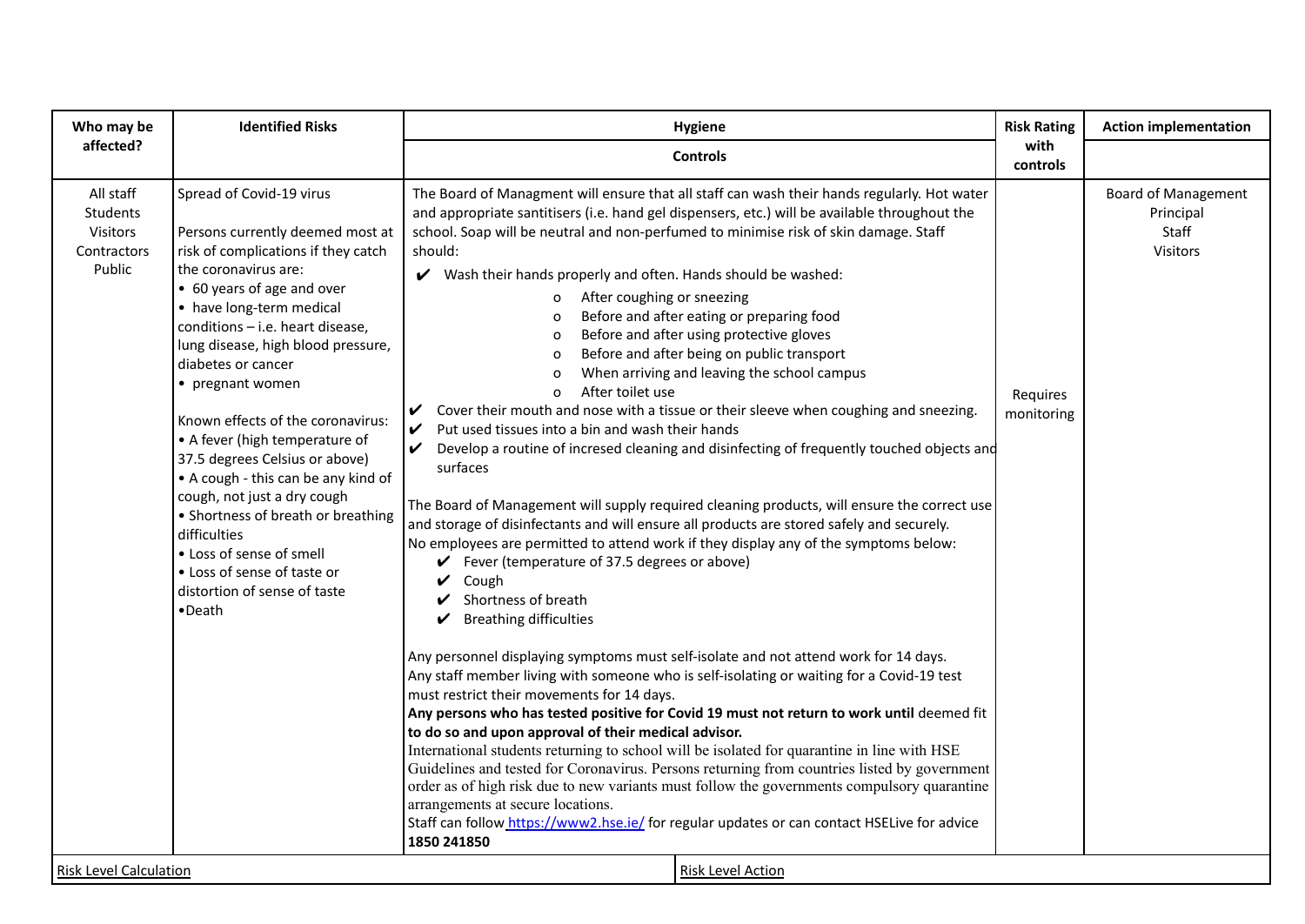| (a) Severity of risk/injury<br>(b) Likelihood of event<br>(c) Risk Rating = $(a)$ X $(b)$                                  | 1=trivial, 2=slight, 3=moderate, 4=major, 5=fatality                                                                                                                                                                                                                                                                                                                                                                                                                                                                                                                                                                                                         | 1=rare, 2=unlikely, 3=likely, 4=very likely, 5=inevitable                                                                                                                                                                                                                                                                                                                                                                                                                                                                                                                                                                                                                                                                                                                                                                                                                                                                                                                                                                                                                                                                                                                                                                                                                                                                                                                                                                                                                                                                                                                                                                                                                                             | Trivial risk<br>Acceptable<br>$1 - 5$<br>6-10 Medium risk<br>Requires monitoring<br>11-15 Severe risk<br>Requires immediate further action and control<br>16-25 Emergency risk Halt activity and review immediately                             |                            |                                                                     |
|----------------------------------------------------------------------------------------------------------------------------|--------------------------------------------------------------------------------------------------------------------------------------------------------------------------------------------------------------------------------------------------------------------------------------------------------------------------------------------------------------------------------------------------------------------------------------------------------------------------------------------------------------------------------------------------------------------------------------------------------------------------------------------------------------|-------------------------------------------------------------------------------------------------------------------------------------------------------------------------------------------------------------------------------------------------------------------------------------------------------------------------------------------------------------------------------------------------------------------------------------------------------------------------------------------------------------------------------------------------------------------------------------------------------------------------------------------------------------------------------------------------------------------------------------------------------------------------------------------------------------------------------------------------------------------------------------------------------------------------------------------------------------------------------------------------------------------------------------------------------------------------------------------------------------------------------------------------------------------------------------------------------------------------------------------------------------------------------------------------------------------------------------------------------------------------------------------------------------------------------------------------------------------------------------------------------------------------------------------------------------------------------------------------------------------------------------------------------------------------------------------------------|-------------------------------------------------------------------------------------------------------------------------------------------------------------------------------------------------------------------------------------------------|----------------------------|---------------------------------------------------------------------|
| Assessment Date:                                                                                                           | <b>March 2021</b>                                                                                                                                                                                                                                                                                                                                                                                                                                                                                                                                                                                                                                            |                                                                                                                                                                                                                                                                                                                                                                                                                                                                                                                                                                                                                                                                                                                                                                                                                                                                                                                                                                                                                                                                                                                                                                                                                                                                                                                                                                                                                                                                                                                                                                                                                                                                                                       | Ian Coombes<br>Assessor's Name:                                                                                                                                                                                                                 |                            |                                                                     |
| Who may be                                                                                                                 | <b>Identified Risks</b>                                                                                                                                                                                                                                                                                                                                                                                                                                                                                                                                                                                                                                      |                                                                                                                                                                                                                                                                                                                                                                                                                                                                                                                                                                                                                                                                                                                                                                                                                                                                                                                                                                                                                                                                                                                                                                                                                                                                                                                                                                                                                                                                                                                                                                                                                                                                                                       | <b>Hygiene (continued)</b>                                                                                                                                                                                                                      | <b>Risk</b>                | <b>Action implementation</b>                                        |
| affected?                                                                                                                  |                                                                                                                                                                                                                                                                                                                                                                                                                                                                                                                                                                                                                                                              |                                                                                                                                                                                                                                                                                                                                                                                                                                                                                                                                                                                                                                                                                                                                                                                                                                                                                                                                                                                                                                                                                                                                                                                                                                                                                                                                                                                                                                                                                                                                                                                                                                                                                                       | <b>Controls</b>                                                                                                                                                                                                                                 | Rating<br>with<br>controls |                                                                     |
| All staff<br>Students<br>Visitors<br>Contractors<br>Public                                                                 | Spread of Covid-19 virus<br>Persons currently deemed most at<br>risk of complications if they catch<br>the coronavirus are:<br>• 60 years of age and over<br>• have long-term medical<br>conditions - i.e. heart disease,<br>lung disease, high blood pressure,<br>diabetes or cancer<br>• pregnant women<br>Known effects of the coronavirus:<br>• A fever (high temperature of<br>37.5 degrees Celsius or above)<br>• A cough - this can be any kind of<br>cough, not just a dry cough<br>• Shortness of breath or breathing<br>difficulties<br>• Loss of sense of smell<br>• Loss of sense of taste or<br>distortion of sense of taste<br>$\bullet$ Death | The Board of Management will ensure that:<br>Appropriate signage in line with public health guidelines will be displayed throughout<br>V<br>school facility (buildings and grounds).<br>Appropriate social distancing markings are in place<br>Necessary PPE is available to staff<br>Standard cleaning and maintenance regimes are put in place and detailed records<br>retained<br>$\checkmark$ Toilet facilities are cleaned regularly<br>All drinking water facilities are adapted for safe use.<br>Equipment sharing is minimised. Staff are encouraged not to share equipment<br>There is regular cleaning of frequently touched surfaces and that staff are provided with<br>essential cleaning materials to keep their own work areas clean (for example<br>wipes/disinfection products, paper towels and waste bins/bags)<br>$\blacktriangleright$ All school equipment is sanitised – cleaning programmes to be devised to ensure that<br>shared equipment is cleaned and disinfected between use by different people<br>$\checkmark$ Covid compliant work areas to be available where social distancing guidelines can be<br>applied<br>There is staggered use of canteen/kitchen or other communal facilities<br>Bins are provided for disposal of waste materials (tissues, paper towels, wipes, etc.) and<br>that adequate waste collection arrangements to be put in place to ensure they<br>do not overflow<br>All waste collection points are emptied regularly throughout and at the end of each day.<br>$\checkmark$<br>Staff use gloves when removing rubbish bags or handling and disposing of any<br>rubbish. Wash hands with soap and water for at least 20 seconds afterwards |                                                                                                                                                                                                                                                 | Requires<br>monitorin<br>g | <b>Board of Management</b><br>Principal<br>Staff<br><b>Visitors</b> |
| <b>Risk Level Calculation</b><br>(a) Severity of risk/injury<br>(b) Likelihood of event<br>(c) Risk Rating = $(a)$ X $(b)$ | 1=trivial, 2=slight, 3=moderate, 4=major, 5=fatality                                                                                                                                                                                                                                                                                                                                                                                                                                                                                                                                                                                                         | 1=rare, 2=unlikely, 3=likely, 4=very likely, 5=inevitable                                                                                                                                                                                                                                                                                                                                                                                                                                                                                                                                                                                                                                                                                                                                                                                                                                                                                                                                                                                                                                                                                                                                                                                                                                                                                                                                                                                                                                                                                                                                                                                                                                             | <b>Risk Level Action</b><br>Trivial risk<br>$1 - 5$<br>Acceptable<br>6-10 Medium risk<br>Requires monitoring<br>11-15 Severe risk<br>Requires immediate further action and control<br>16-25 Emergency risk Halt activity and review immediately |                            |                                                                     |
| March 2021<br><b>Assessment Date:</b>                                                                                      |                                                                                                                                                                                                                                                                                                                                                                                                                                                                                                                                                                                                                                                              | Ian Coombes. A. O'Riordan<br>Assessor's Name:                                                                                                                                                                                                                                                                                                                                                                                                                                                                                                                                                                                                                                                                                                                                                                                                                                                                                                                                                                                                                                                                                                                                                                                                                                                                                                                                                                                                                                                                                                                                                                                                                                                         |                                                                                                                                                                                                                                                 |                            |                                                                     |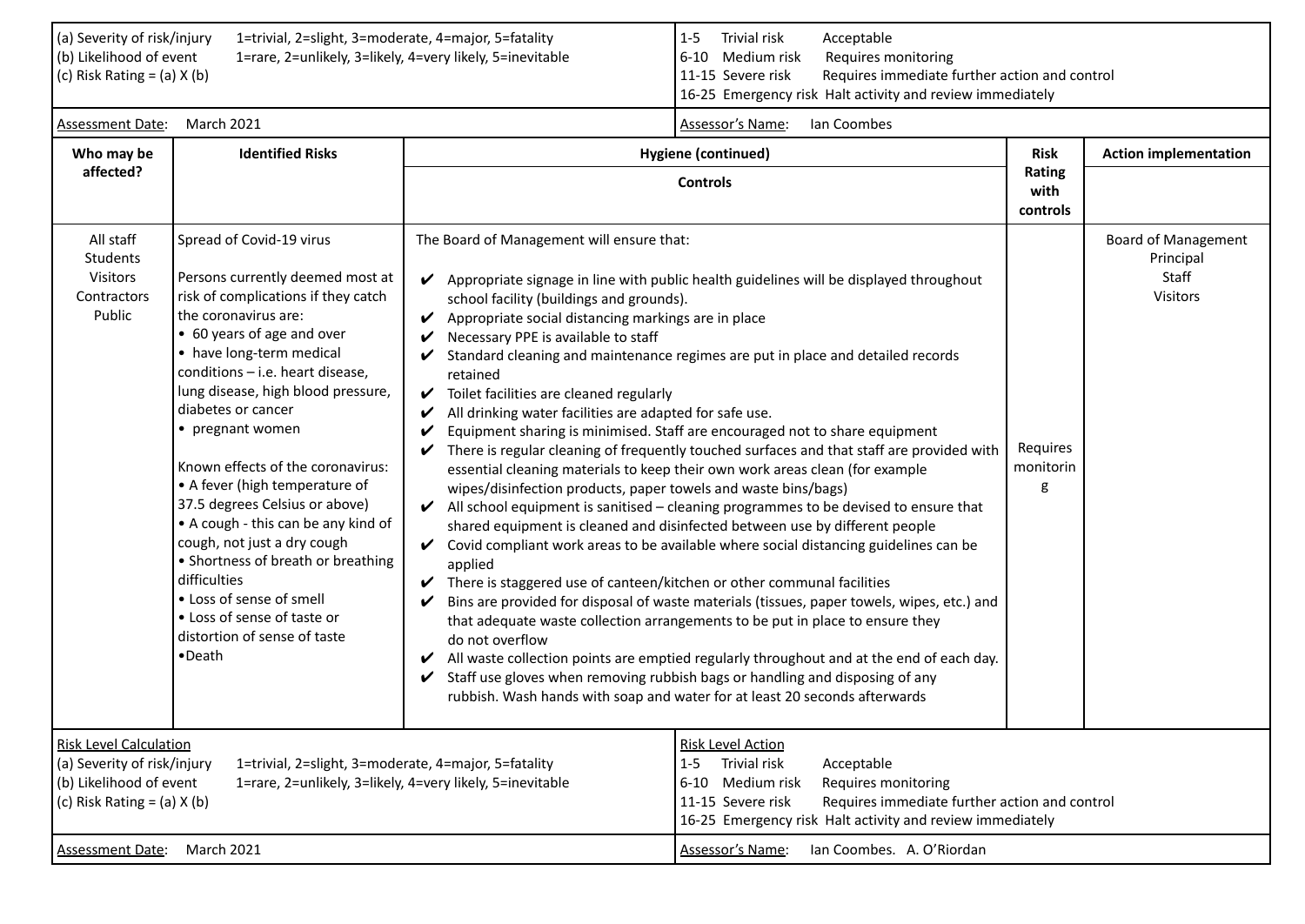| Who may be                                                        | <b>Identified Risks</b>                                                                                                                                                                                                                                                                                                                                                                                               | <b>Social Distancing</b>                                                                                                                                                                                                                                                                                                                                                                                                                                                                                                                                                                                                                                                                                                                                                                                                                                                                                                                                                                                                                                                                                   | <b>Risk Rating</b>     | <b>Action implementation</b>                                 |
|-------------------------------------------------------------------|-----------------------------------------------------------------------------------------------------------------------------------------------------------------------------------------------------------------------------------------------------------------------------------------------------------------------------------------------------------------------------------------------------------------------|------------------------------------------------------------------------------------------------------------------------------------------------------------------------------------------------------------------------------------------------------------------------------------------------------------------------------------------------------------------------------------------------------------------------------------------------------------------------------------------------------------------------------------------------------------------------------------------------------------------------------------------------------------------------------------------------------------------------------------------------------------------------------------------------------------------------------------------------------------------------------------------------------------------------------------------------------------------------------------------------------------------------------------------------------------------------------------------------------------|------------------------|--------------------------------------------------------------|
| affected?                                                         |                                                                                                                                                                                                                                                                                                                                                                                                                       | <b>Controls</b>                                                                                                                                                                                                                                                                                                                                                                                                                                                                                                                                                                                                                                                                                                                                                                                                                                                                                                                                                                                                                                                                                            | with<br>controls       |                                                              |
| All staff<br>Students<br><b>Visitors</b><br>Contractors<br>Public | Spread of Covid-19 virus<br>Persons currently deemed<br>most at risk of complications if<br>they catch the coronavirus are:<br>• 60 years of age and over<br>• have long-term medical<br>conditions - i.e. heart disease,<br>lung disease, high blood<br>pressure, diabetes or cancer<br>• pregnant women<br>Known effects of the<br>coronavirus:<br>• A fever (high temperature of<br>37.5 degrees Celsius or above) | Physical distancing is a key control measure in reducing the spread of infection. The Board<br>Mangement will ensure that:<br>$\triangleright$ all persons will adhere to relevant social distancing rules in relation to entering the<br>school facility, use of welfare facilities and while working in the school<br>physical spacing at least 2 metres apart for work stations and common spaces, such<br>V<br>entrances/exits, lifts, kithchen areas, canteens, stairs, where congregation or<br>queuing of staff, or students of visitors might occur<br>shared spaces such as changing and lockers rooms are required by nature of the<br>V<br>school. Their use will be stagered between the different groups and the areaes will<br>cleaned and disinfected between use<br>Break times will be staggered and school supervision procedures must be strictly adhered to<br>Appropriate signage in line with public health guidelines will be displayed throughout<br>school facility (buildings and grounds)<br>Appropriate social distancing arangements will be in place throughout the facility | Requires<br>monitoring | <b>Board of Management</b><br>Principal<br>Staff<br>Visitors |
| <b>Risk Level Calculation</b>                                     | • A cough - this can be any<br>kind of cough, not just a dry<br>cough<br>• Shortness of breath or<br>breathing difficulties<br>• Loss of sense of smell<br>• Loss of sense of taste or<br>distortion of sense of taste<br>•Death                                                                                                                                                                                      | The need for for physical meetings will be minimised (by using teleconferencing facilities)<br>There is currently a strict no handshaking policy in place within the school<br>All staff, contractors and visitors should avoid direct physical contact with any other persons as<br>far as possible<br>Where 2 metre distance cannot be maintained: Screens and masks are required. Department<br>Roadmap' guidelines for pupil spacing at 1m is followed.<br>Requirements for personnel working within 2 metres of each other (where activity cannot<br>suspended):<br>No worker has symptoms of Covid-19<br>V<br>The close contact work cannot be avoided<br>Installation of physical barriers e.g. clear plastic sneeze guards<br>V<br>PPE is present in line with the approved risk assessment (full face mask, gloves,<br>V<br>etc) and public health advice<br>An exclusion zone for <2m work will be set up pre task commencement<br>Prior to donning appropriate PPE, staff will wash/sanitise their hands thoroughly<br>V<br>Risk Level Action                                                   | Serious                |                                                              |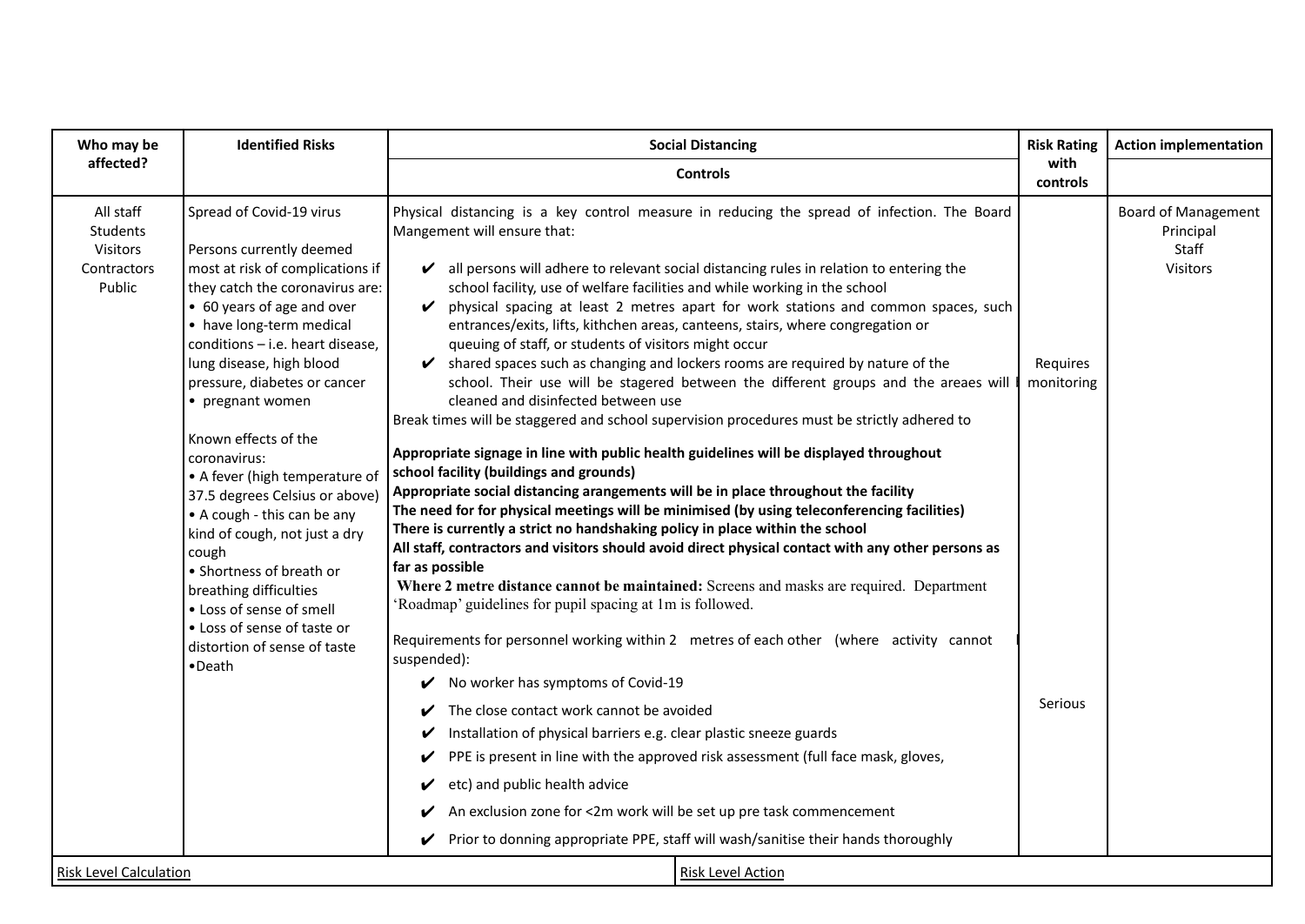| (a) Severity of risk/injury<br>1=trivial, 2=slight, 3=moderate, 4=major, 5=fatality | Trivial risk<br>Acceptable<br>$1 - 5$<br>6-10 Medium risk<br>Requires monitoring |
|-------------------------------------------------------------------------------------|----------------------------------------------------------------------------------|
| (b) Likelihood of event                                                             | Requires immediate further action and control                                    |
| 1=rare, 2=unlikely, 3=likely, 4=very likely, 5=inevitable                           | 11-15 Severe risk                                                                |
| (c) Risk Rating = (a) $X$ (b)                                                       | 16-25 Emergency risk Halt activity and review immediately                        |
| March 2021                                                                          | Assessor's Name:                                                                 |
| Assessment Date:                                                                    | Ian Coombes                                                                      |

| Who may be                                                   | <b>Identified Risks</b>                                                                                                                                                                                                                                                                                                                                                                                                                                                                                                                                                                                                                                   | Cleaning                                                                                                                                                                                                                                                                                                                                                                                                                                                                                                                                                                                                                                                                                                                                                                                                                                                                                                                                                                                                                                                                                                                                                                                                                                                                                                                                                                                                                                                                                                                                                                                                                                                                                                                      | <b>Risk Rating</b>                               | <b>Action implementation</b>                                                                           |
|--------------------------------------------------------------|-----------------------------------------------------------------------------------------------------------------------------------------------------------------------------------------------------------------------------------------------------------------------------------------------------------------------------------------------------------------------------------------------------------------------------------------------------------------------------------------------------------------------------------------------------------------------------------------------------------------------------------------------------------|-------------------------------------------------------------------------------------------------------------------------------------------------------------------------------------------------------------------------------------------------------------------------------------------------------------------------------------------------------------------------------------------------------------------------------------------------------------------------------------------------------------------------------------------------------------------------------------------------------------------------------------------------------------------------------------------------------------------------------------------------------------------------------------------------------------------------------------------------------------------------------------------------------------------------------------------------------------------------------------------------------------------------------------------------------------------------------------------------------------------------------------------------------------------------------------------------------------------------------------------------------------------------------------------------------------------------------------------------------------------------------------------------------------------------------------------------------------------------------------------------------------------------------------------------------------------------------------------------------------------------------------------------------------------------------------------------------------------------------|--------------------------------------------------|--------------------------------------------------------------------------------------------------------|
| affected?                                                    |                                                                                                                                                                                                                                                                                                                                                                                                                                                                                                                                                                                                                                                           | <b>Controls</b>                                                                                                                                                                                                                                                                                                                                                                                                                                                                                                                                                                                                                                                                                                                                                                                                                                                                                                                                                                                                                                                                                                                                                                                                                                                                                                                                                                                                                                                                                                                                                                                                                                                                                                               | with<br>controls                                 |                                                                                                        |
| Staff especially<br>cleaning staff                           | Spread of Covid-19 virus<br>Persons currently deemed<br>most at risk of complications if<br>they catch the coronavirus are:<br>• 60 years of age and over<br>• have long-term medical<br>conditions - i.e. heart disease,<br>lung disease, high blood<br>pressure, diabetes or cancer<br>• pregnant women<br>Known effects of the<br>coronavirus:<br>• A fever (high temperature of<br>37.5 degrees Celsius or above)<br>• A cough - this can be any<br>kind of cough, not just a dry<br>cough<br>• Shortness of breath or<br>breathing difficulties<br>• Loss of sense of smell<br>• Loss of sense of taste or<br>distortion of sense of taste<br>•Death | Staff are responsible for cleaning personal items that have been brought to work and<br>items handled at work or during breaks. Staff advised to clean personal items that<br>they have bring to work (e.g. mobile phones) and to avoid leaving them down on<br>communal surfaces or they will need to clean the surface after the personal item is<br>removed<br>Cleaning staff will be trained in the new cleaning arrangements for the school<br>V<br>Sufficient cleaning materials and PPE will be available to allow for increased cleaning<br>V<br>Cleaning staff will be instructed to wear gloves when cleaning and are aware of the<br>$\checkmark$<br>need to wash their hands thoroughly with soap and water, both before and after<br>wearing gloves<br>System in place for the disposable of cleaning cloths and used wipes in a rubbish bag<br>V<br>Current HSE guidance recommends waste such as cleaning waste, tissues etc. from a<br>person suspected of having Covid-19 should be double bagged and stored in a secure<br>area for 72 hours before being presented for general waste collection<br>System in place to make sure reusable cleaning equipment including mop heads and<br>V<br>non-disposable cloths are clean before re-use<br>System in place to ensure that equipment such as buckets are emptied and cleaned<br>V<br>with a fresh solution of disinfectant before re-use<br>Ventilation - Windows and doors to be opened wide for ventilation when classrooms,<br>V<br>offices, work or staff areas are not in use for thorough change of air. Kept open slightly<br>when occupied to maintain fresh air circulation. Outdoor covered and open seating<br>areas encouraged at break times | Requires<br>monitoring<br>Requires<br>monitoring | <b>Board of Management</b><br>Principal<br>Staff<br>Board of Management,<br>Principal, Staff, Students |
| <b>Risk Level Calculation</b><br>(a) Severity of risk/injury |                                                                                                                                                                                                                                                                                                                                                                                                                                                                                                                                                                                                                                                           | <b>Risk Level Action</b><br>Trivial risk<br>1=trivial, 2=slight, 3=moderate, 4=major, 5=fatality<br>Acceptable<br>$1 - 5$                                                                                                                                                                                                                                                                                                                                                                                                                                                                                                                                                                                                                                                                                                                                                                                                                                                                                                                                                                                                                                                                                                                                                                                                                                                                                                                                                                                                                                                                                                                                                                                                     |                                                  |                                                                                                        |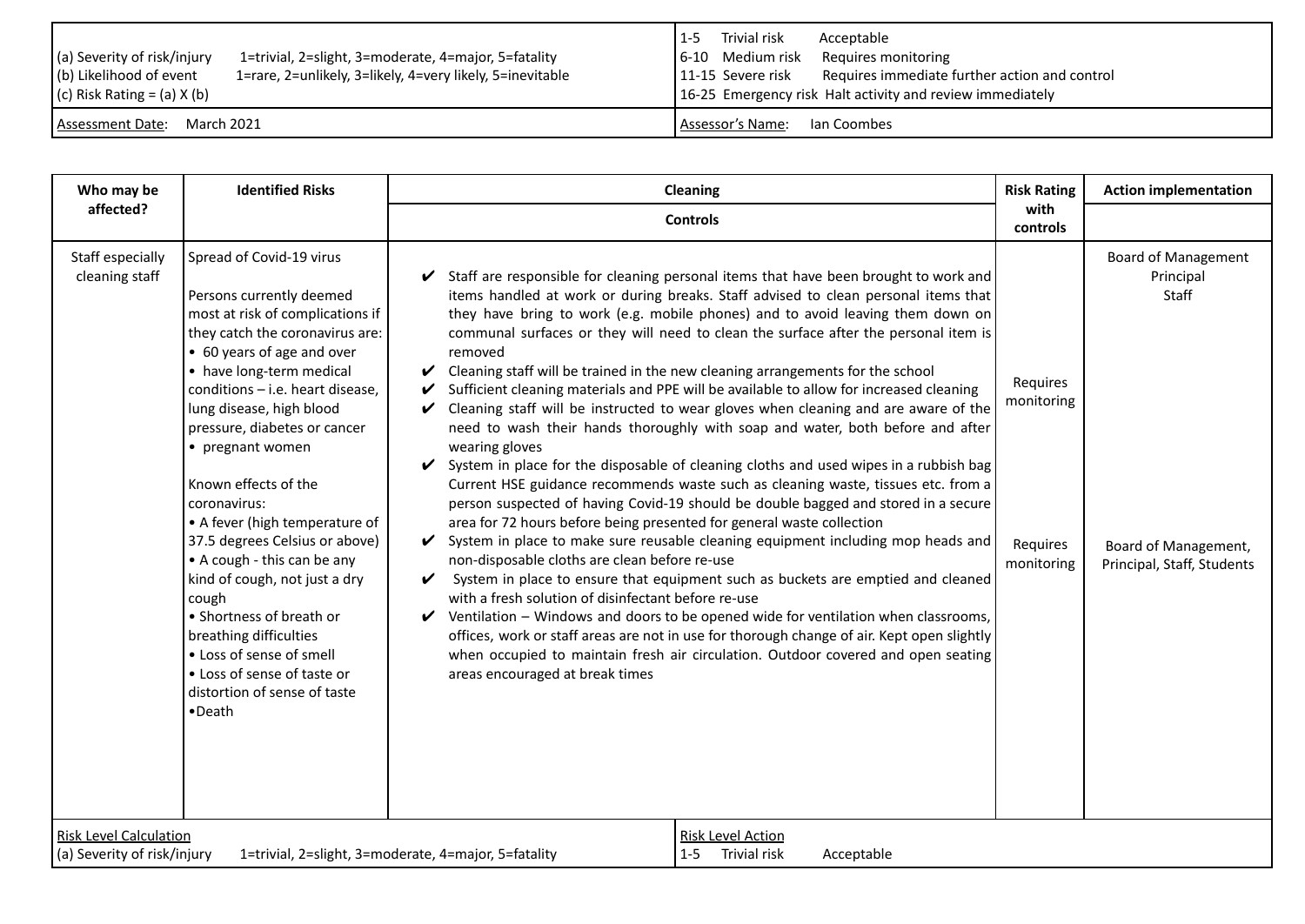| (b) Likelihood of event                                   | [6-10 Medium risk Requires monitoring                           |
|-----------------------------------------------------------|-----------------------------------------------------------------|
| 1=rare, 2=unlikely, 3=likely, 4=very likely, 5=inevitable | 11-15 Severe risk Requires immediate further action and control |
| $(c)$ Risk Rating = (a) X (b)                             | 16-25 Emergency risk Halt activity and review immediately       |
| Assessment Date: March 2021                               | LAssessor's Name: Lan Coombes                                   |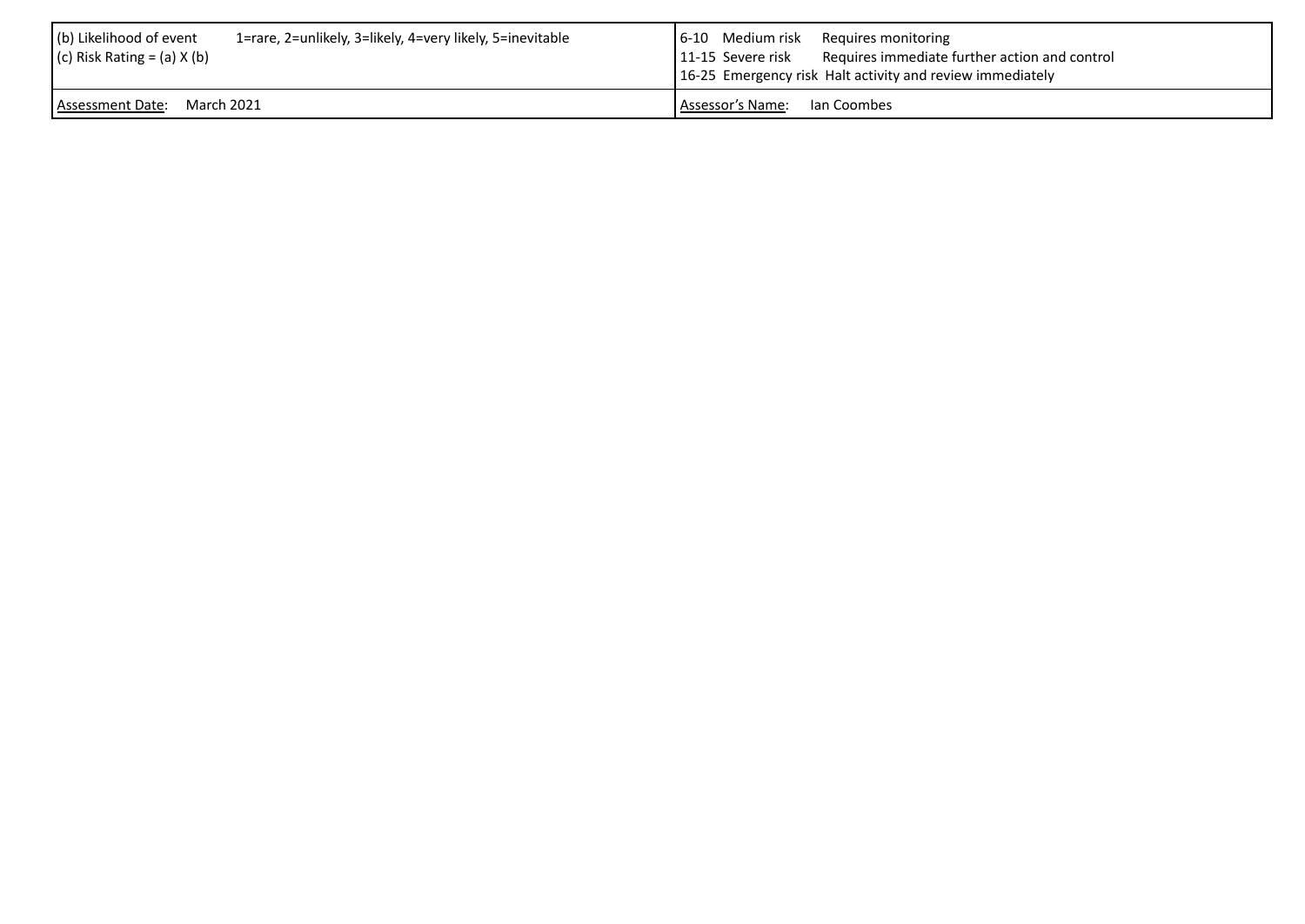| Who may be                                                                                                                 | <b>Identified Risks</b>                                                                                                                                                                                                                                                                                                                                                                                                                                                                                                                                                                                                                                   | Office and administration areas                                                                                                                                                     |                                                                                                                                                                                                                                                                                                                                                                                                                                                                                                                         | <b>Risk Rating</b><br><b>Action implementation</b> |                                                                 |
|----------------------------------------------------------------------------------------------------------------------------|-----------------------------------------------------------------------------------------------------------------------------------------------------------------------------------------------------------------------------------------------------------------------------------------------------------------------------------------------------------------------------------------------------------------------------------------------------------------------------------------------------------------------------------------------------------------------------------------------------------------------------------------------------------|-------------------------------------------------------------------------------------------------------------------------------------------------------------------------------------|-------------------------------------------------------------------------------------------------------------------------------------------------------------------------------------------------------------------------------------------------------------------------------------------------------------------------------------------------------------------------------------------------------------------------------------------------------------------------------------------------------------------------|----------------------------------------------------|-----------------------------------------------------------------|
| affected?                                                                                                                  |                                                                                                                                                                                                                                                                                                                                                                                                                                                                                                                                                                                                                                                           |                                                                                                                                                                                     | <b>Controls</b>                                                                                                                                                                                                                                                                                                                                                                                                                                                                                                         | with<br>controls                                   |                                                                 |
| Staff                                                                                                                      | Spread of Covid-19 virus<br>Persons currently deemed<br>most at risk of complications if<br>they catch the coronavirus are:<br>• 60 years of age and over<br>• have long-term medical<br>conditions - i.e. heart disease,<br>lung disease, high blood<br>pressure, diabetes or cancer<br>• pregnant women<br>Known effects of the<br>coronavirus:<br>• A fever (high temperature of<br>37.5 degrees Celsius or above)<br>• A cough - this can be any<br>kind of cough, not just a dry<br>cough<br>• Shortness of breath or<br>breathing difficulties<br>• Loss of sense of smell<br>• Loss of sense of taste or<br>distortion of sense of taste<br>•Death | physical distancing between designated workstations and staff<br>staff are required to use their own normal designated workstation.<br>$\bullet$<br>health and safety.<br>$\bullet$ | Office capacity to be limited to facilitate the maintenance of minimum 2 metre<br>When working within an office, staff should ensure that they only utilise workstations<br>that ensure a minimum 2 metre physical distance from other persons. Administration<br>The number of employees permitted to work within each office within the workplace<br>at any particular time shall be limited as a necessary control measure to protect<br>Our office areas are physically separated and protected by Perspex screens. | Requires<br>monitoring                             | <b>Board of Management</b><br>Principal<br>Administration staff |
| <b>Risk Level Calculation</b><br>(a) Severity of risk/injury<br>(b) Likelihood of event<br>(c) Risk Rating = $(a)$ X $(b)$ |                                                                                                                                                                                                                                                                                                                                                                                                                                                                                                                                                                                                                                                           | 1=trivial, 2=slight, 3=moderate, 4=major, 5=fatality<br>1=rare, 2=unlikely, 3=likely, 4=very likely, 5=inevitable                                                                   | <b>Risk Level Action</b><br><b>Trivial risk</b><br>Acceptable<br>$1 - 5$<br>$6 - 10$<br>Medium risk<br>Requires monitoring<br>11-15 Severe risk<br>Requires immediate further action and control<br>16-25 Emergency risk Halt activity and review immediately                                                                                                                                                                                                                                                           |                                                    |                                                                 |
| <b>Assessment Date:</b>                                                                                                    | March 2021                                                                                                                                                                                                                                                                                                                                                                                                                                                                                                                                                                                                                                                |                                                                                                                                                                                     | Assessor's Name:<br>Ian Coombes                                                                                                                                                                                                                                                                                                                                                                                                                                                                                         |                                                    |                                                                 |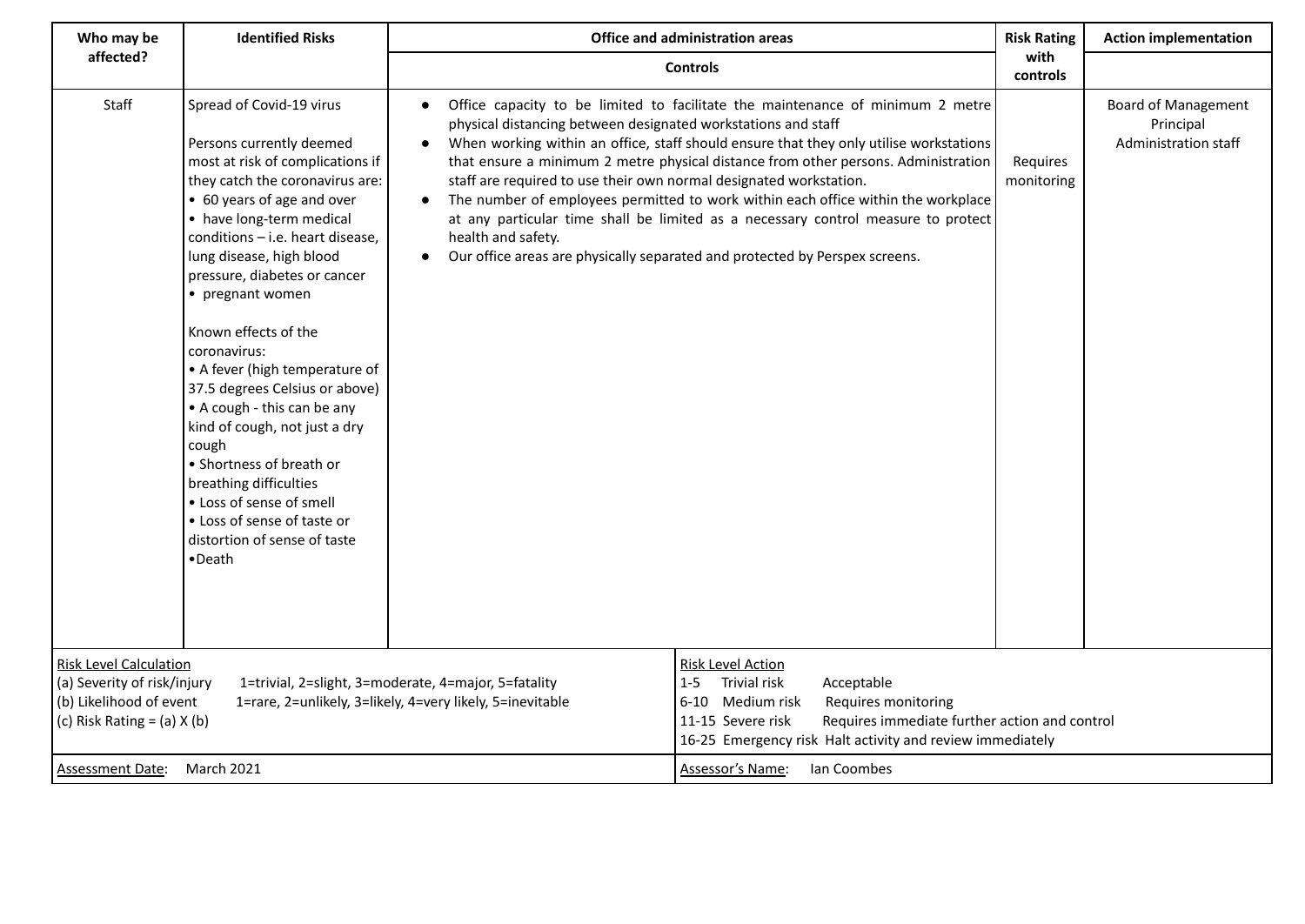| <b>Identified Risks</b><br>Who may be                                                                                      |                                                                                                                                                                                                                                                                                                                                                                                                                                                                                                                                                                                                                                                           | <b>Use of PPE</b>                                                                                                                                                                                                                                                                                                                                                                                                                                                                                                                                                                                                                                                                                                                                                                                                                                                                                                                                                                                                                                                                                                                                                                                                                                                                                                                                                                                                                                                                                                                                                                                                                                                                                                                                                                                                                                                                                                                                                                                                                                                                                                                                                                                                                                                                                                                                                                                                                                                                                                                                 | <b>Risk Rating</b>     | <b>Action implementation</b>                     |
|----------------------------------------------------------------------------------------------------------------------------|-----------------------------------------------------------------------------------------------------------------------------------------------------------------------------------------------------------------------------------------------------------------------------------------------------------------------------------------------------------------------------------------------------------------------------------------------------------------------------------------------------------------------------------------------------------------------------------------------------------------------------------------------------------|---------------------------------------------------------------------------------------------------------------------------------------------------------------------------------------------------------------------------------------------------------------------------------------------------------------------------------------------------------------------------------------------------------------------------------------------------------------------------------------------------------------------------------------------------------------------------------------------------------------------------------------------------------------------------------------------------------------------------------------------------------------------------------------------------------------------------------------------------------------------------------------------------------------------------------------------------------------------------------------------------------------------------------------------------------------------------------------------------------------------------------------------------------------------------------------------------------------------------------------------------------------------------------------------------------------------------------------------------------------------------------------------------------------------------------------------------------------------------------------------------------------------------------------------------------------------------------------------------------------------------------------------------------------------------------------------------------------------------------------------------------------------------------------------------------------------------------------------------------------------------------------------------------------------------------------------------------------------------------------------------------------------------------------------------------------------------------------------------------------------------------------------------------------------------------------------------------------------------------------------------------------------------------------------------------------------------------------------------------------------------------------------------------------------------------------------------------------------------------------------------------------------------------------------------|------------------------|--------------------------------------------------|
| affected?                                                                                                                  |                                                                                                                                                                                                                                                                                                                                                                                                                                                                                                                                                                                                                                                           | <b>Controls</b>                                                                                                                                                                                                                                                                                                                                                                                                                                                                                                                                                                                                                                                                                                                                                                                                                                                                                                                                                                                                                                                                                                                                                                                                                                                                                                                                                                                                                                                                                                                                                                                                                                                                                                                                                                                                                                                                                                                                                                                                                                                                                                                                                                                                                                                                                                                                                                                                                                                                                                                                   | with controls          |                                                  |
| Staff                                                                                                                      | Spread of Covid-19 virus<br>Persons currently deemed<br>most at risk of complications if<br>they catch the coronavirus are:<br>• 60 years of age and over<br>• have long-term medical<br>conditions - i.e. heart disease,<br>lung disease, high blood<br>pressure, diabetes or cancer<br>• pregnant women<br>Known effects of the<br>coronavirus:<br>• A fever (high temperature of<br>37.5 degrees Celsius or above)<br>• A cough - this can be any<br>kind of cough, not just a dry<br>cough<br>• Shortness of breath or<br>breathing difficulties<br>• Loss of sense of smell<br>• Loss of sense of taste or<br>distortion of sense of taste<br>•Death | The correct use of Personal Protective Equipment (PPE) such as face shields/visors or clear<br>plastic barriers or Perspex screens etc. may be required in some circumstances to address<br>identified risks of spread of the virus.<br>It would be expected that, following a risk assessment of tasks, a limited number of<br>employees will be required to use PPE for work activities.<br>Where PPE is required by staff, they will be notified accordingly and be provided with the<br>necessary PPE and provided with training and information in the proper use, cleaning,<br>storage and disposal of PPE.<br>PPE needs to be consistently and properly worn when required. In addition, it must be<br>regularly inspected, cleaned, maintained and replaced as necessary.<br>PPE will not be required to be worn within the school facility according to current<br>occupational and public health guidance.<br>Current general guidance from the HSE in relation to the wearing of face coverings, masks<br>available<br>gloves<br>the<br>and<br>is<br>at<br>following<br>Link:<br>https://www2.hse.ie/conditions/coronavirus/face-masks-disposable-gloves.html<br>Face masks will be provided to all staff and are available for all situations where 2m<br>distancing is not possible. HPSC advice from 6 <sup>th</sup> August 2020 is:<br>"It is recommended that teachers, staff and students attending secondary schools wear a<br>face-covering when a physical distance of 2 meters from other staff or students cannot be<br>maintained."<br>"In certain situations the use of clear visors should be considered, for example staff<br>interacting with students with hearing difficulties or learning difficulties."<br>"Cloth face coverings should not be worn by any of the following groups:<br>Any person with difficulty breathing<br>$\bullet$<br>Any person who is unconscious or incapacitated<br>Any person who is unable to remove the face-covering without assistance<br>Any person who has special needs and who may feel upset or very uncomfortable<br>wearing the face covering, for example persons with intellectual or developmental<br>disabilities, mental health conditions, sensory concerns or tactile sensitivity".<br>Gloves are not required generally within the workplace for infection prevention and control<br>purposes according to current guidance. Due to the risks associated with the usage of gloves,<br>the Board of Management will not be providing gloves to staff for general use. | Requires<br>monitoring | <b>Board of Management</b><br>Principal<br>Staff |
| <b>Risk Level Calculation</b><br>(a) Severity of risk/injury<br>(b) Likelihood of event<br>(c) Risk Rating = $(a)$ X $(b)$ |                                                                                                                                                                                                                                                                                                                                                                                                                                                                                                                                                                                                                                                           | <b>Risk Level Action</b><br>1=trivial, 2=slight, 3=moderate, 4=major, 5=fatality<br>Trivial risk<br>Acceptable<br>$1 - 5$<br>1=rare, 2=unlikely, 3=likely, 4=very likely, 5=inevitable<br>Medium risk<br>Requires monitoring<br>$6 - 10$<br>11-15 Severe risk<br>Requires immediate further action and control<br>16-25 Emergency risk Halt activity and review immediately                                                                                                                                                                                                                                                                                                                                                                                                                                                                                                                                                                                                                                                                                                                                                                                                                                                                                                                                                                                                                                                                                                                                                                                                                                                                                                                                                                                                                                                                                                                                                                                                                                                                                                                                                                                                                                                                                                                                                                                                                                                                                                                                                                       |                        |                                                  |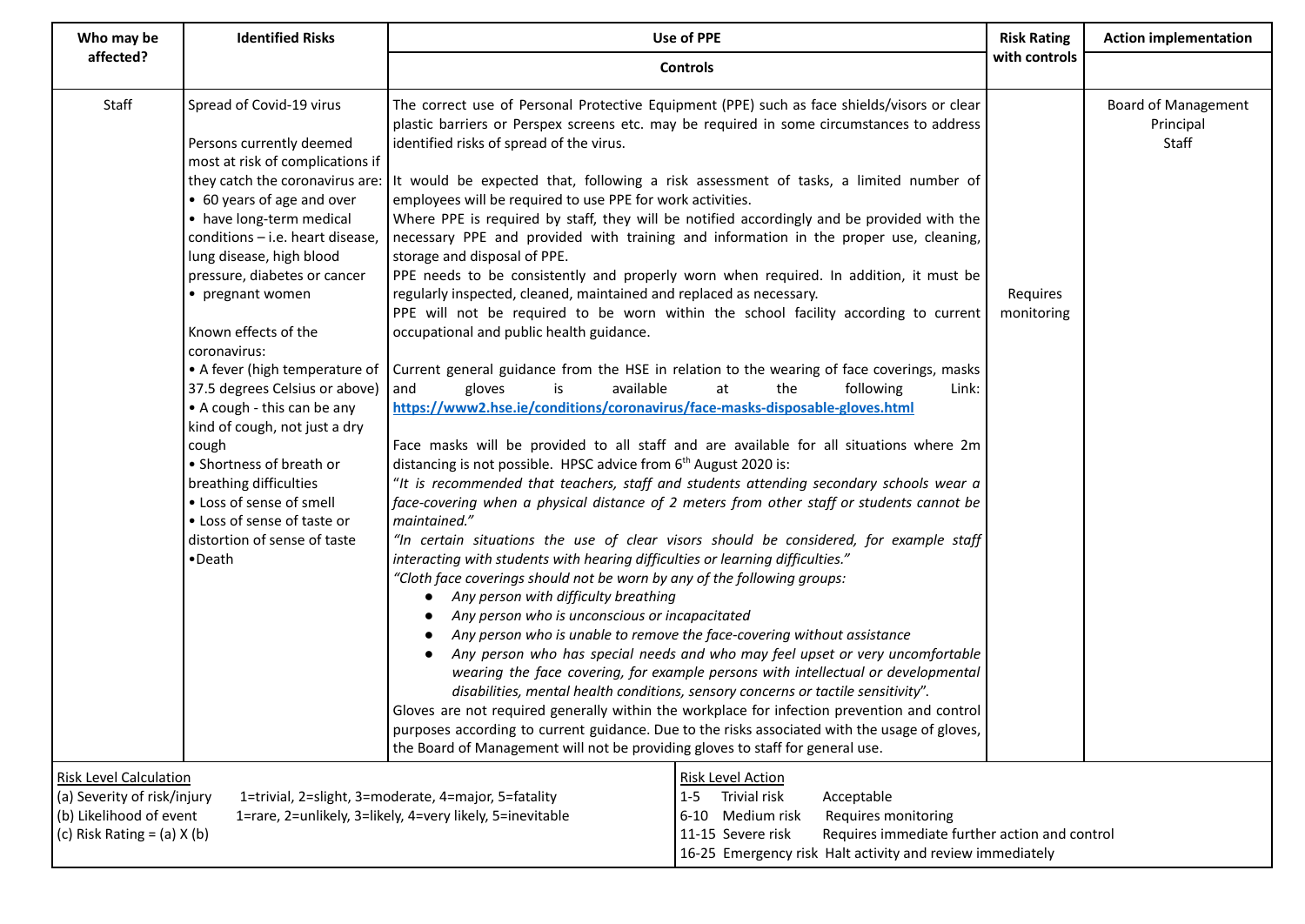Assessment Date: March 2021 Material Composition of the Material Assessor's Name: Ian Coombes

| Who may be                                                                                                                                                                                                                                      | <b>Identified Risks</b>                                                                                                                                                                                                                                                                                                                                                                                                                                                                                                                                                                                                                                   | Handling books and other resources during Covid-19                                                                                                                                                                                                                                                                                              |                                                                                                                                                                                                                                                                                                                                                                                                                                                                                                                                                                                                                                                                                                                                                                                                                                                                                                                                                                                       |                        | <b>Action implementation</b>                     |
|-------------------------------------------------------------------------------------------------------------------------------------------------------------------------------------------------------------------------------------------------|-----------------------------------------------------------------------------------------------------------------------------------------------------------------------------------------------------------------------------------------------------------------------------------------------------------------------------------------------------------------------------------------------------------------------------------------------------------------------------------------------------------------------------------------------------------------------------------------------------------------------------------------------------------|-------------------------------------------------------------------------------------------------------------------------------------------------------------------------------------------------------------------------------------------------------------------------------------------------------------------------------------------------|---------------------------------------------------------------------------------------------------------------------------------------------------------------------------------------------------------------------------------------------------------------------------------------------------------------------------------------------------------------------------------------------------------------------------------------------------------------------------------------------------------------------------------------------------------------------------------------------------------------------------------------------------------------------------------------------------------------------------------------------------------------------------------------------------------------------------------------------------------------------------------------------------------------------------------------------------------------------------------------|------------------------|--------------------------------------------------|
| affected?                                                                                                                                                                                                                                       |                                                                                                                                                                                                                                                                                                                                                                                                                                                                                                                                                                                                                                                           | <b>Controls</b>                                                                                                                                                                                                                                                                                                                                 | with controls                                                                                                                                                                                                                                                                                                                                                                                                                                                                                                                                                                                                                                                                                                                                                                                                                                                                                                                                                                         |                        |                                                  |
| Staff (particularly<br>SNAs, school<br>secretaries and<br>school book rental<br>co-ordinator)                                                                                                                                                   | Spread of Covid-19 virus<br>Persons currently deemed<br>most at risk of complications if<br>they catch the coronavirus are:<br>• 60 years of age and over<br>• have long-term medical<br>conditions - i.e. heart disease,<br>lung disease, high blood<br>pressure, diabetes or cancer<br>• pregnant women<br>Known effects of the<br>coronavirus:<br>• A fever (high temperature of<br>37.5 degrees Celsius or above)<br>• A cough - this can be any<br>kind of cough, not just a dry<br>cough<br>• Shortness of breath or<br>breathing difficulties<br>• Loss of sense of smell<br>• Loss of sense of taste or<br>distortion of sense of taste<br>•Death | when receiving or assisting in compiling resource packs:<br>Maintain physical distancing (currently 2 metres)<br>$\bullet$<br>other materials returned to the school<br>active work areas within the school<br>$\bullet$<br>cleaned and prepared for the next school year<br>Hands should be washed in line with relevant guidance<br>$\bullet$ | The Board of Management has to prepare for the return of school books, library books and<br>other resource materials (including IT equipment) so that these will be available to students<br>for the start of the new school year. The following guidelines are recommended for staff<br>Observe good hygiene (hand washing and respiratory etiquette, do not touch your<br>eyes, nose, mouth with unwashed hands, etc.) before and after handling books and<br>Follow the agreed school protocols if you are displaying symptoms of Covid-19<br>Any books or other items (resource packs, computers, etc.) being returned to the<br>school should be quarantined for 72 hours. Quarantining means placing these items<br>in sealed boxes that are labelled with the time and date of the start of the 72-hour<br>quarantine period. These boxes should be stored in a separate location away from<br>Following the expiry of the 72-hour quarantine period the items may be unboxed, | Requires<br>monitoring | <b>Board of Management</b><br>Principal<br>Staff |
| <b>Risk Level Calculation</b><br>(a) Severity of risk/injury<br>1=trivial, 2=slight, 3=moderate, 4=major, 5=fatality<br>(b) Likelihood of event<br>1=rare, 2=unlikely, 3=likely, 4=very likely, 5=inevitable<br>(c) Risk Rating = $(a)$ X $(b)$ |                                                                                                                                                                                                                                                                                                                                                                                                                                                                                                                                                                                                                                                           | <b>Risk Level Action</b><br><b>Trivial risk</b><br>$1 - 5$<br>Acceptable<br>6-10 Medium risk<br>Requires monitoring<br>Requires immediate further action and control<br>11-15 Severe risk<br>16-25 Emergency risk Halt activity and review immediately                                                                                          |                                                                                                                                                                                                                                                                                                                                                                                                                                                                                                                                                                                                                                                                                                                                                                                                                                                                                                                                                                                       |                        |                                                  |
| Assessment Date: March 2021                                                                                                                                                                                                                     |                                                                                                                                                                                                                                                                                                                                                                                                                                                                                                                                                                                                                                                           |                                                                                                                                                                                                                                                                                                                                                 | Assessor's Name:<br><b>Ian Coombes</b>                                                                                                                                                                                                                                                                                                                                                                                                                                                                                                                                                                                                                                                                                                                                                                                                                                                                                                                                                |                        |                                                  |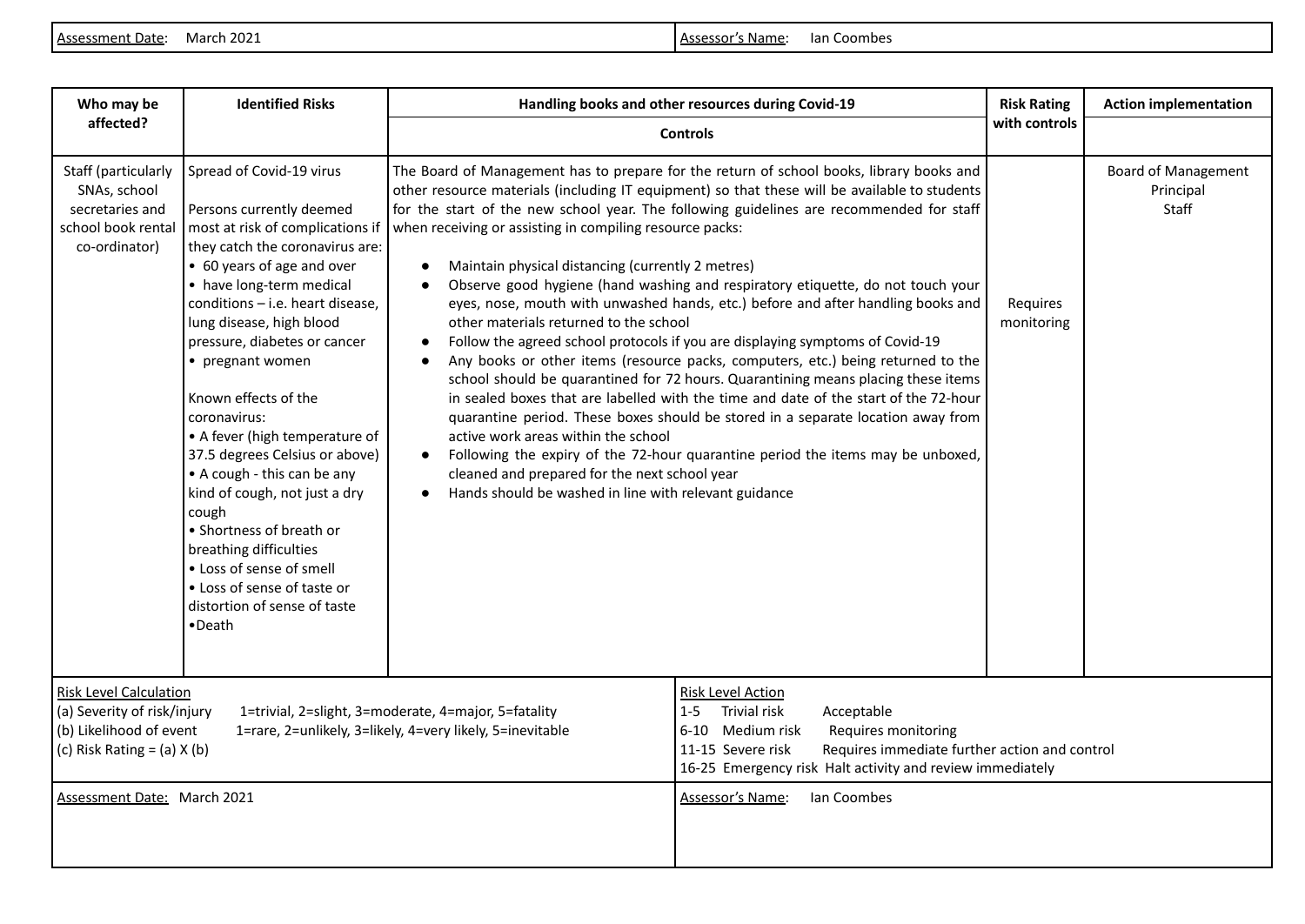| Who may be                                                                                                                                                                                                                                      | <b>Identified Risks</b><br>Using hand tools or equipment                                                                                                                                                                                                                                                                                                                                                                                                                                                                                                                                                                                                           |                                                                                                                                                                                                                                                 | <b>Risk Rating</b>                                                                                                                                                                                                                                                                                                                                                                                                                                                       | <b>Action implementation</b> |                                                  |
|-------------------------------------------------------------------------------------------------------------------------------------------------------------------------------------------------------------------------------------------------|--------------------------------------------------------------------------------------------------------------------------------------------------------------------------------------------------------------------------------------------------------------------------------------------------------------------------------------------------------------------------------------------------------------------------------------------------------------------------------------------------------------------------------------------------------------------------------------------------------------------------------------------------------------------|-------------------------------------------------------------------------------------------------------------------------------------------------------------------------------------------------------------------------------------------------|--------------------------------------------------------------------------------------------------------------------------------------------------------------------------------------------------------------------------------------------------------------------------------------------------------------------------------------------------------------------------------------------------------------------------------------------------------------------------|------------------------------|--------------------------------------------------|
| affected?                                                                                                                                                                                                                                       |                                                                                                                                                                                                                                                                                                                                                                                                                                                                                                                                                                                                                                                                    |                                                                                                                                                                                                                                                 | <b>Controls</b>                                                                                                                                                                                                                                                                                                                                                                                                                                                          | with controls                |                                                  |
| All staff                                                                                                                                                                                                                                       | Spread of Covid-19 virus<br>Persons currently deemed<br>most at risk of complications if<br>they catch the coronavirus are:<br>• 60 years of age and over<br>• have long-term medical<br>conditions - i.e. heart disease,<br>lung disease, high blood<br>pressure, diabetes or cancer<br>• pregnant women<br>Known effects of the<br>coronavirus:<br>• A fever (high temperature of<br>37.5 degrees Celsius or above)<br>• A cough - this can be any<br>kind of cough, not just a dry<br>cough<br>• Shortness of breath or<br>breathing difficulties<br>• Loss of sense of smell<br>• Loss of sense of taste or<br>distortion of sense of taste<br>$\bullet$ Death | undertaking<br>V<br>and machinery as far as is reasonably practicable<br>Cleaning material will<br>$\boldsymbol{\nu}$<br>be wiped down with disinfectant between each use<br>are trained in realtion to the same<br>santisied prior to use      | Staff must wear the appropriate PPE for the nature of the work that they are<br>All tools and equipment must be properly sanitised to prevent cross contamination<br>Arrangements are put in place for one individual to use the same tool, equipment<br>be available so<br>all tools can<br>that<br>✔ Work practices are organised to eliminate or reduce transmission points and staff<br>✔ All mobile machinery (including lawnmowers) must be thoroughly cleaned and | Requires<br>monitoring       | <b>Board of Management</b><br>Principal<br>Staff |
| <b>Risk Level Calculation</b><br>(a) Severity of risk/injury<br>1=trivial, 2=slight, 3=moderate, 4=major, 5=fatality<br>(b) Likelihood of event<br>1=rare, 2=unlikely, 3=likely, 4=very likely, 5=inevitable<br>(c) Risk Rating = $(a)$ X $(b)$ |                                                                                                                                                                                                                                                                                                                                                                                                                                                                                                                                                                                                                                                                    | <b>Risk Level Action</b><br>Trivial risk<br>$1 - 5$<br>Acceptable<br>6-10 Medium risk<br>Requires monitoring<br>11-15 Severe risk<br>Requires immediate further action and control<br>16-25 Emergency risk Halt activity and review immediately |                                                                                                                                                                                                                                                                                                                                                                                                                                                                          |                              |                                                  |
| <b>Assessment Date:</b>                                                                                                                                                                                                                         | March 2021                                                                                                                                                                                                                                                                                                                                                                                                                                                                                                                                                                                                                                                         |                                                                                                                                                                                                                                                 | Ian Coombes<br>Assessor's Name:                                                                                                                                                                                                                                                                                                                                                                                                                                          |                              |                                                  |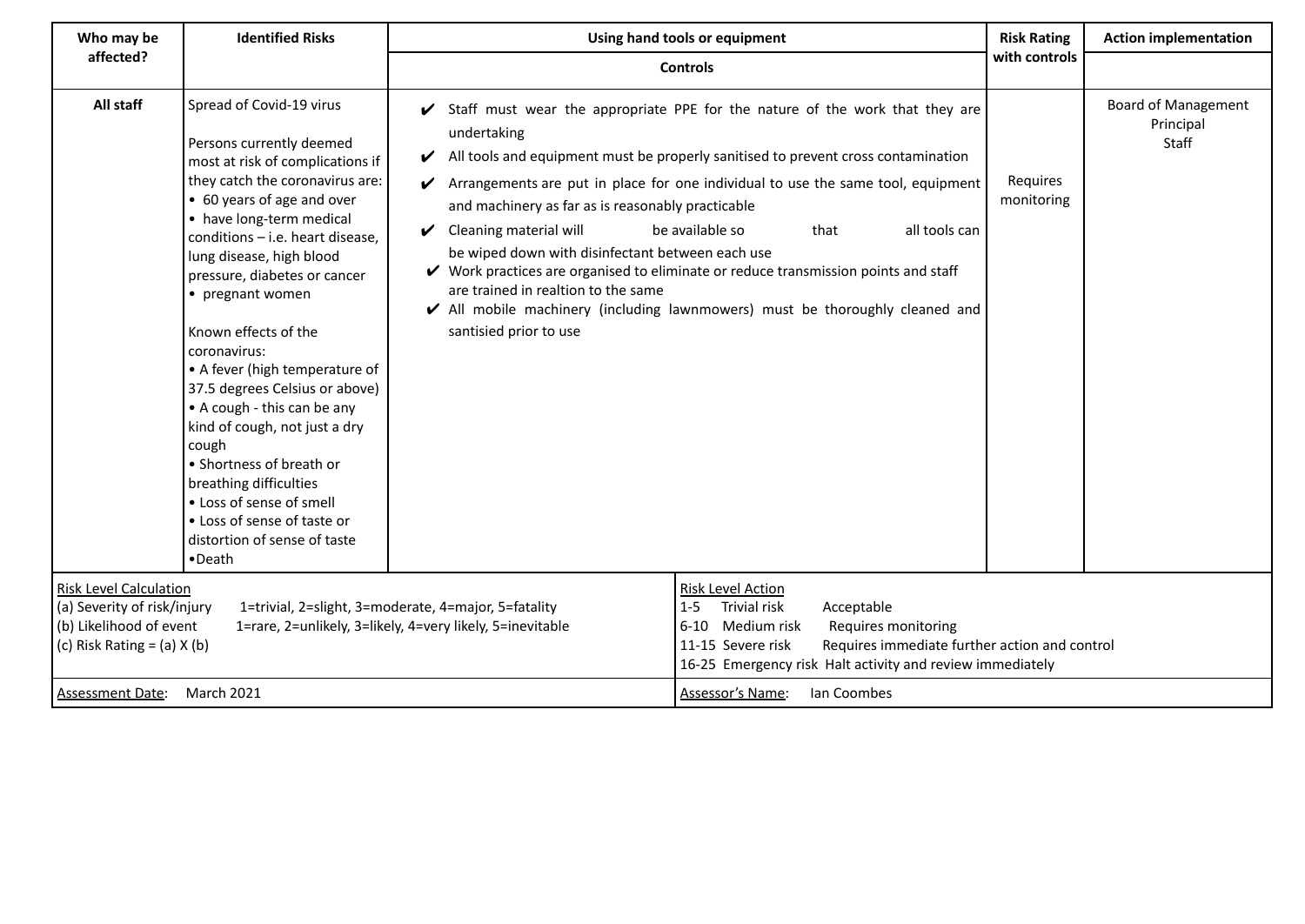| Who may be                                                                                                                                                                                                                                      | <b>Identified Risks</b>                                                                                                                                                                                                                                                                                                                                                                                                                                                                                                                                                                                                                                            | Dealing with a suspected case of Covid-19                                                                                                                                                                                                              |                                                                                                                                                                                                                                                                                                                                                                                                                                                                                                                                                                                                                                                                                                                                                                                                                                                                                                                                                                                                                                                                                                                                                                                                                                                                                                                                                                                                                                                                                                                                                                                                                                                                                                                                                                                                                                                                                                                        | <b>Risk Rating</b>     | <b>Action implementation</b>                     |
|-------------------------------------------------------------------------------------------------------------------------------------------------------------------------------------------------------------------------------------------------|--------------------------------------------------------------------------------------------------------------------------------------------------------------------------------------------------------------------------------------------------------------------------------------------------------------------------------------------------------------------------------------------------------------------------------------------------------------------------------------------------------------------------------------------------------------------------------------------------------------------------------------------------------------------|--------------------------------------------------------------------------------------------------------------------------------------------------------------------------------------------------------------------------------------------------------|------------------------------------------------------------------------------------------------------------------------------------------------------------------------------------------------------------------------------------------------------------------------------------------------------------------------------------------------------------------------------------------------------------------------------------------------------------------------------------------------------------------------------------------------------------------------------------------------------------------------------------------------------------------------------------------------------------------------------------------------------------------------------------------------------------------------------------------------------------------------------------------------------------------------------------------------------------------------------------------------------------------------------------------------------------------------------------------------------------------------------------------------------------------------------------------------------------------------------------------------------------------------------------------------------------------------------------------------------------------------------------------------------------------------------------------------------------------------------------------------------------------------------------------------------------------------------------------------------------------------------------------------------------------------------------------------------------------------------------------------------------------------------------------------------------------------------------------------------------------------------------------------------------------------|------------------------|--------------------------------------------------|
| affected?                                                                                                                                                                                                                                       |                                                                                                                                                                                                                                                                                                                                                                                                                                                                                                                                                                                                                                                                    |                                                                                                                                                                                                                                                        | <b>Controls</b>                                                                                                                                                                                                                                                                                                                                                                                                                                                                                                                                                                                                                                                                                                                                                                                                                                                                                                                                                                                                                                                                                                                                                                                                                                                                                                                                                                                                                                                                                                                                                                                                                                                                                                                                                                                                                                                                                                        | with controls          |                                                  |
| Staff<br>Students<br>Visitors<br>Contractors                                                                                                                                                                                                    | Spread of Covid-19 virus<br>Persons currently deemed<br>most at risk of complications if<br>they catch the coronavirus are:<br>• 60 years of age and over<br>• have long-term medical<br>conditions - i.e. heart disease,<br>lung disease, high blood<br>pressure, diabetes or cancer<br>• pregnant women<br>Known effects of the<br>coronavirus:<br>• A fever (high temperature of<br>37.5 degrees Celsius or above)<br>• A cough - this can be any<br>kind of cough, not just a dry<br>cough<br>• Shortness of breath or<br>breathing difficulties<br>• Loss of sense of smell<br>• Loss of sense of taste or<br>distortion of sense of taste<br>$\bullet$ Death | The Board of Management will:<br>isolation areas are established.<br>symptomatic person at all times.<br>people or while exiting the premises.<br>self-isolation at home.<br>sneeze and put the tissue in the waste bag provided.                      | ✔ Appoint an appropriate person for dealing with suspected cases. This<br>person(s) will be the school nurses and matrons on duty.<br>Have a designated isolation area available within the school building. The<br>designated area and the route to the designated area should be easily<br>accessible and as far as is reasonable and practicable, should be<br>accessible by people with disabilities. The possibility of having more than<br>one person displaying signs of Covid-19 needs to be considered so having<br>additional isolation areas available or another contingency plan for<br>dealing with additional cases must be planned. It would be important that<br>the designated area has the ability to isolate the person behind a closed<br>door and away from other workers. Two day pupil and two boarding<br>If a person displays symptoms of Covid-19 the following procedure is to be implemented:<br>$\checkmark$ Isolate the person and have a procedure in place to accompany the<br>individual to the designated isolation area via the isolation route, keeping<br>at least 2 metres away from the symptomatic person and also making<br>sure that others maintain a distance of at least 2 metres from the<br>Provide a mask for the person presenting with symptoms if one is<br>available. He/she should wear the mask if in a common area with other<br>Assess whether the individual who is displaying symptoms can<br>immediately be directed to go home and call their doctor and continue<br>Facilitate the person presenting with symptoms remaining in isolation if<br>they cannot immediately go home and facilitate them calling their doctor.<br>The individual should avoid touching people, surfaces and objects. Advice<br>should be given to the person presenting with symptoms to cover their<br>mouth and nose with the disposable tissue provided when they cough or | Requires<br>monitoring | <b>Board of Management</b><br>Principal<br>Staff |
| <b>Risk Level Calculation</b><br>(a) Severity of risk/injury<br>1=trivial, 2=slight, 3=moderate, 4=major, 5=fatality<br>(b) Likelihood of event<br>1=rare, 2=unlikely, 3=likely, 4=very likely, 5=inevitable<br>(c) Risk Rating = $(a)$ X $(b)$ |                                                                                                                                                                                                                                                                                                                                                                                                                                                                                                                                                                                                                                                                    | <b>Risk Level Action</b><br>Trivial risk<br>Acceptable<br>$1 - 5$<br>Medium risk<br>Requires monitoring<br>$6 - 10$<br>11-15 Severe risk<br>Requires immediate further action and control<br>16-25 Emergency risk Halt activity and review immediately |                                                                                                                                                                                                                                                                                                                                                                                                                                                                                                                                                                                                                                                                                                                                                                                                                                                                                                                                                                                                                                                                                                                                                                                                                                                                                                                                                                                                                                                                                                                                                                                                                                                                                                                                                                                                                                                                                                                        |                        |                                                  |
| <b>Assessment Date:</b>                                                                                                                                                                                                                         | <b>March 2021</b>                                                                                                                                                                                                                                                                                                                                                                                                                                                                                                                                                                                                                                                  |                                                                                                                                                                                                                                                        | Ian Coombes<br>Assessor's Name:                                                                                                                                                                                                                                                                                                                                                                                                                                                                                                                                                                                                                                                                                                                                                                                                                                                                                                                                                                                                                                                                                                                                                                                                                                                                                                                                                                                                                                                                                                                                                                                                                                                                                                                                                                                                                                                                                        |                        |                                                  |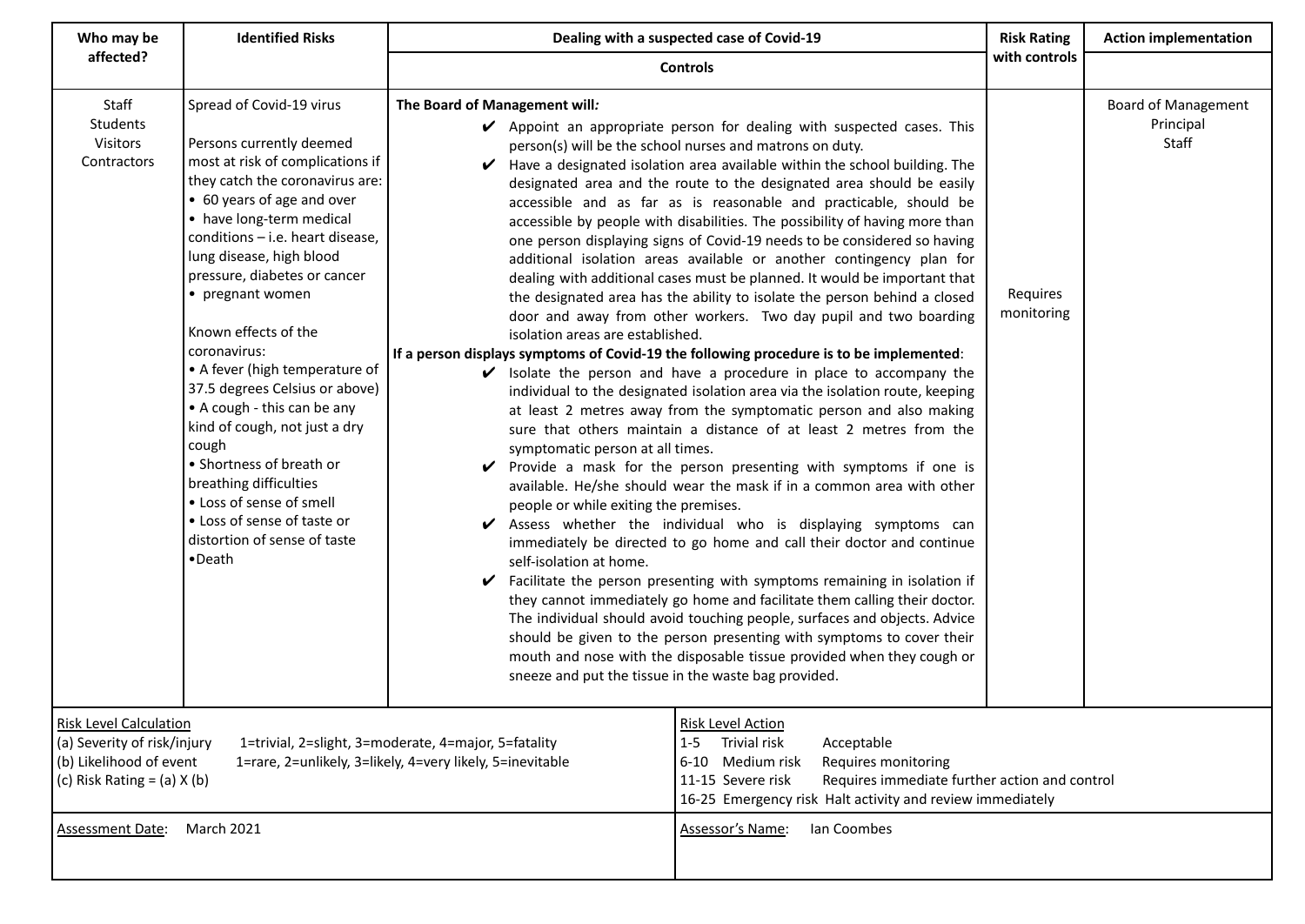| Who may be                                                                                                                                                                                                                                    | <b>Identified Risks</b>                                                                                                                                                                                                                                                                                                                                                                                                                                                                                                                                                                                                                                   | Dealing with a suspected case of Covid-19 (continued)                                                                                                                                                                                                  |                                                                                                                                                                                                                                                                                                                                                                                                                                                                                                                                                                                                                                                                                                                                             |                        | <b>Action implementation</b>                     |
|-----------------------------------------------------------------------------------------------------------------------------------------------------------------------------------------------------------------------------------------------|-----------------------------------------------------------------------------------------------------------------------------------------------------------------------------------------------------------------------------------------------------------------------------------------------------------------------------------------------------------------------------------------------------------------------------------------------------------------------------------------------------------------------------------------------------------------------------------------------------------------------------------------------------------|--------------------------------------------------------------------------------------------------------------------------------------------------------------------------------------------------------------------------------------------------------|---------------------------------------------------------------------------------------------------------------------------------------------------------------------------------------------------------------------------------------------------------------------------------------------------------------------------------------------------------------------------------------------------------------------------------------------------------------------------------------------------------------------------------------------------------------------------------------------------------------------------------------------------------------------------------------------------------------------------------------------|------------------------|--------------------------------------------------|
| affected?                                                                                                                                                                                                                                     |                                                                                                                                                                                                                                                                                                                                                                                                                                                                                                                                                                                                                                                           |                                                                                                                                                                                                                                                        | <b>Controls</b>                                                                                                                                                                                                                                                                                                                                                                                                                                                                                                                                                                                                                                                                                                                             | with controls          |                                                  |
| Staff<br>Students<br>Visitors<br>Contractors                                                                                                                                                                                                  | Spread of Covid-19 virus<br>Persons currently deemed<br>most at risk of complications if<br>they catch the coronavirus are:<br>• 60 years of age and over<br>• have long-term medical<br>conditions - i.e. heart disease,<br>lung disease, high blood<br>pressure, diabetes or cancer<br>• pregnant women<br>Known effects of the<br>coronavirus:<br>• A fever (high temperature of<br>37.5 degrees Celsius or above)<br>• A cough - this can be any<br>kind of cough, not just a dry<br>cough<br>• Shortness of breath or<br>breathing difficulties<br>• Loss of sense of smell<br>• Loss of sense of taste or<br>distortion of sense of taste<br>•Death | V<br>Public transport of any kind should not be used<br>V<br>determining follow-up actions and recovery.<br>V<br>involved.<br>V<br>V<br>service and the HSE.                                                                                           | If the person is well enough to go home, arrange for them to be<br>transported home by a family member, as soon as possible and advise<br>them to inform their general practitioner by phone of their symptoms.<br>If they are too unwell to go home or advice is required, contact 999 or 112<br>and inform them that the sick person is a Covid-19 suspect.<br>✔ Carry out an assessment of the incident which will form part of<br>Arrange for appropriate cleaning of the isolation area and work areas<br>Where an Irish based boarder is the patient, the steps above are followed<br>Where an international boarder is the patient, the school isolation<br>facilities are used in the first instance. Contact is made with our G.P. | Requires<br>monitoring | <b>Board of Management</b><br>Principal<br>Staff |
| <b>Risk Level Calculation</b><br>(a) Severity of risk/injury<br>1=trivial, 2=slight, 3=moderate, 4=major, 5=fatality<br>(b) Likelihood of event<br>1=rare, 2=unlikely, 3=likely, 4=very likely, 5=inevitable<br>(c) Risk Rating = (a) $X$ (b) |                                                                                                                                                                                                                                                                                                                                                                                                                                                                                                                                                                                                                                                           | <b>Risk Level Action</b><br>Trivial risk<br>$1 - 5$<br>Acceptable<br>Medium risk<br>Requires monitoring<br>$6 - 10$<br>11-15 Severe risk<br>Requires immediate further action and control<br>16-25 Emergency risk Halt activity and review immediately |                                                                                                                                                                                                                                                                                                                                                                                                                                                                                                                                                                                                                                                                                                                                             |                        |                                                  |
| <b>Assessment Date:</b>                                                                                                                                                                                                                       | March 2021                                                                                                                                                                                                                                                                                                                                                                                                                                                                                                                                                                                                                                                |                                                                                                                                                                                                                                                        | Assessor's Name: Ian Coombes                                                                                                                                                                                                                                                                                                                                                                                                                                                                                                                                                                                                                                                                                                                |                        |                                                  |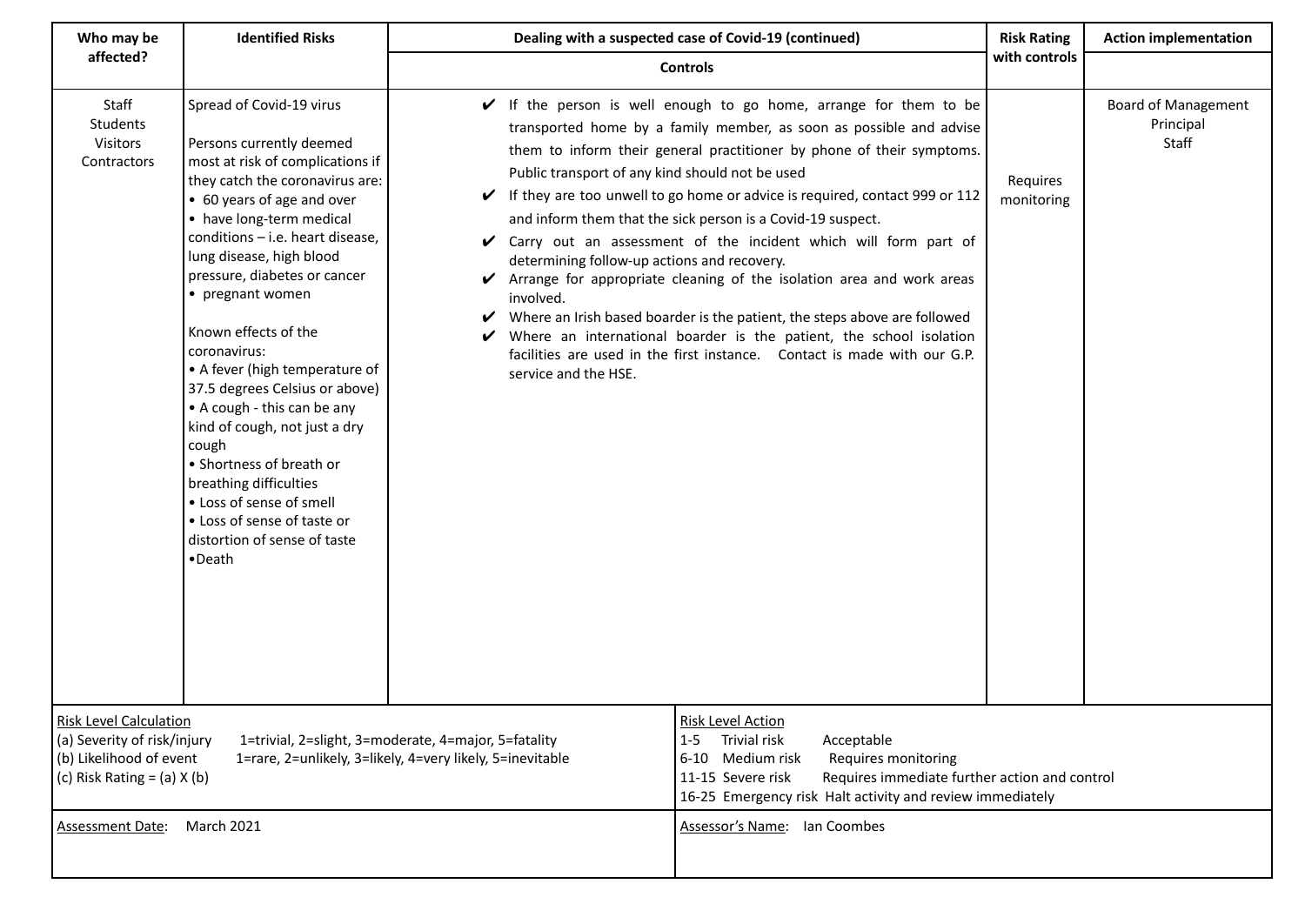| <b>Identified Risks</b><br>Who may be                                                                                                                            |                                                                                                                                                                                                                                                                                                                                                                                                                                                                                                                                                                                                                                                                    |                                                                                                                                                                                                                                                                                                                                                                             | Covid-19 cleaning                                                                                                                                                                                                                                                                                                                                                                                                                                                                                                                                                                                                                                                                                                                                                                                                                                                                                                                                                                                                                                                                                                                                                                                                                                                                                                                                                                                                                                                                                                                                                                                                                                                                                                                                                    | <b>Risk Rating</b><br>with controls | <b>Action implementation</b>                              |
|------------------------------------------------------------------------------------------------------------------------------------------------------------------|--------------------------------------------------------------------------------------------------------------------------------------------------------------------------------------------------------------------------------------------------------------------------------------------------------------------------------------------------------------------------------------------------------------------------------------------------------------------------------------------------------------------------------------------------------------------------------------------------------------------------------------------------------------------|-----------------------------------------------------------------------------------------------------------------------------------------------------------------------------------------------------------------------------------------------------------------------------------------------------------------------------------------------------------------------------|----------------------------------------------------------------------------------------------------------------------------------------------------------------------------------------------------------------------------------------------------------------------------------------------------------------------------------------------------------------------------------------------------------------------------------------------------------------------------------------------------------------------------------------------------------------------------------------------------------------------------------------------------------------------------------------------------------------------------------------------------------------------------------------------------------------------------------------------------------------------------------------------------------------------------------------------------------------------------------------------------------------------------------------------------------------------------------------------------------------------------------------------------------------------------------------------------------------------------------------------------------------------------------------------------------------------------------------------------------------------------------------------------------------------------------------------------------------------------------------------------------------------------------------------------------------------------------------------------------------------------------------------------------------------------------------------------------------------------------------------------------------------|-------------------------------------|-----------------------------------------------------------|
| affected?                                                                                                                                                        |                                                                                                                                                                                                                                                                                                                                                                                                                                                                                                                                                                                                                                                                    | <b>Controls</b>                                                                                                                                                                                                                                                                                                                                                             |                                                                                                                                                                                                                                                                                                                                                                                                                                                                                                                                                                                                                                                                                                                                                                                                                                                                                                                                                                                                                                                                                                                                                                                                                                                                                                                                                                                                                                                                                                                                                                                                                                                                                                                                                                      |                                     |                                                           |
| Staff<br><b>Students</b><br>Visitors<br><b>Risk Level Calculation</b><br>(a) Severity of risk/injury<br>(b) Likelihood of event<br>(c) Risk Rating = (a) $X$ (b) | Spread of Covid-19 virus<br>Persons currently deemed<br>most at risk of complications if<br>they catch the coronavirus are:<br>• 60 years of age and over<br>• have long-term medical<br>conditions - i.e. heart disease,<br>lung disease, high blood<br>pressure, diabetes or cancer<br>• pregnant women<br>Known effects of the<br>coronavirus:<br>• A fever (high temperature of<br>37.5 degrees Celsius or above)<br>• A cough - this can be any<br>kind of cough, not just a dry<br>cough<br>• Shortness of breath or<br>breathing difficulties<br>• Loss of sense of smell<br>• Loss of sense of taste or<br>distortion of sense of taste<br>$\bullet$ Death | infection on to other people<br>V<br>regular rubbish after cleaning is finished<br>stairwells and door handles<br>nose, as well as wearing gloves and apron<br>aprons and other protection used while cleaning<br>V<br>be cleaned thoroughly as normal<br>1=trivial, 2=slight, 3=moderate, 4=major, 5=fatality<br>1=rare, 2=unlikely, 3=likely, 4=very likely, 5=inevitable | $\checkmark$ It is recommended cleaning an area with normal household disinfectant after a<br>suspected coronavirus (Covid-19) case. This will reduce the risk of passing the<br>$\triangleright$ The area should be kept closed and secure for 72 hours (if possible) fro cleaning as the<br>amount of virus living on surfaces will have reduced significantly by 72 hours<br>For cleaning purposes, wear a face mask, disposable or washing up gloves. These<br>should be double-bagged, then stored securely for 72 hours then thrown away in the<br>$\checkmark$ Using a disposable cloth, first clean hard surfaces with warm soapy water. Then<br>disinfect these surfaces with the cleaning products you normally use. Pay particular<br>attention to frequently touched areas and surfaces, such as toilets, banisters on<br>$\checkmark$ If an area has been heavily contaminated, such as with visible bodily fluids, from a<br>person with coronavirus (Covid-19), consider using protection for the eyes, mouth an<br>$\checkmark$ Wash hands regularly with soap and water for 20 seconds and after removing gloves,<br>Public areas where a symptomatic individual has passed through and spent minimal<br>time, such as corridors, but which are not visibly contaminated with body fluids can<br>$\blacktriangleright$ All surfaces that the symptomatic person has come into contact with must be cleaned<br>and disinfected, including objects which are visibly contaminated with body fluids<br><b>Risk Level Action</b><br>Trivial risk<br>$1 - 5$<br>Acceptable<br>6-10 Medium risk<br>Requires monitoring<br>Requires immediate further action and control<br>11-15 Severe risk<br>16-25 Emergency risk Halt activity and review immediately | Serious<br>Requires<br>monitoring   | <b>Board of Management</b><br>Principal<br>Cleaning staff |
| <b>Assessment Date:</b>                                                                                                                                          | March 2021                                                                                                                                                                                                                                                                                                                                                                                                                                                                                                                                                                                                                                                         |                                                                                                                                                                                                                                                                                                                                                                             | Assessor's Name:<br>Ian Coombes                                                                                                                                                                                                                                                                                                                                                                                                                                                                                                                                                                                                                                                                                                                                                                                                                                                                                                                                                                                                                                                                                                                                                                                                                                                                                                                                                                                                                                                                                                                                                                                                                                                                                                                                      |                                     |                                                           |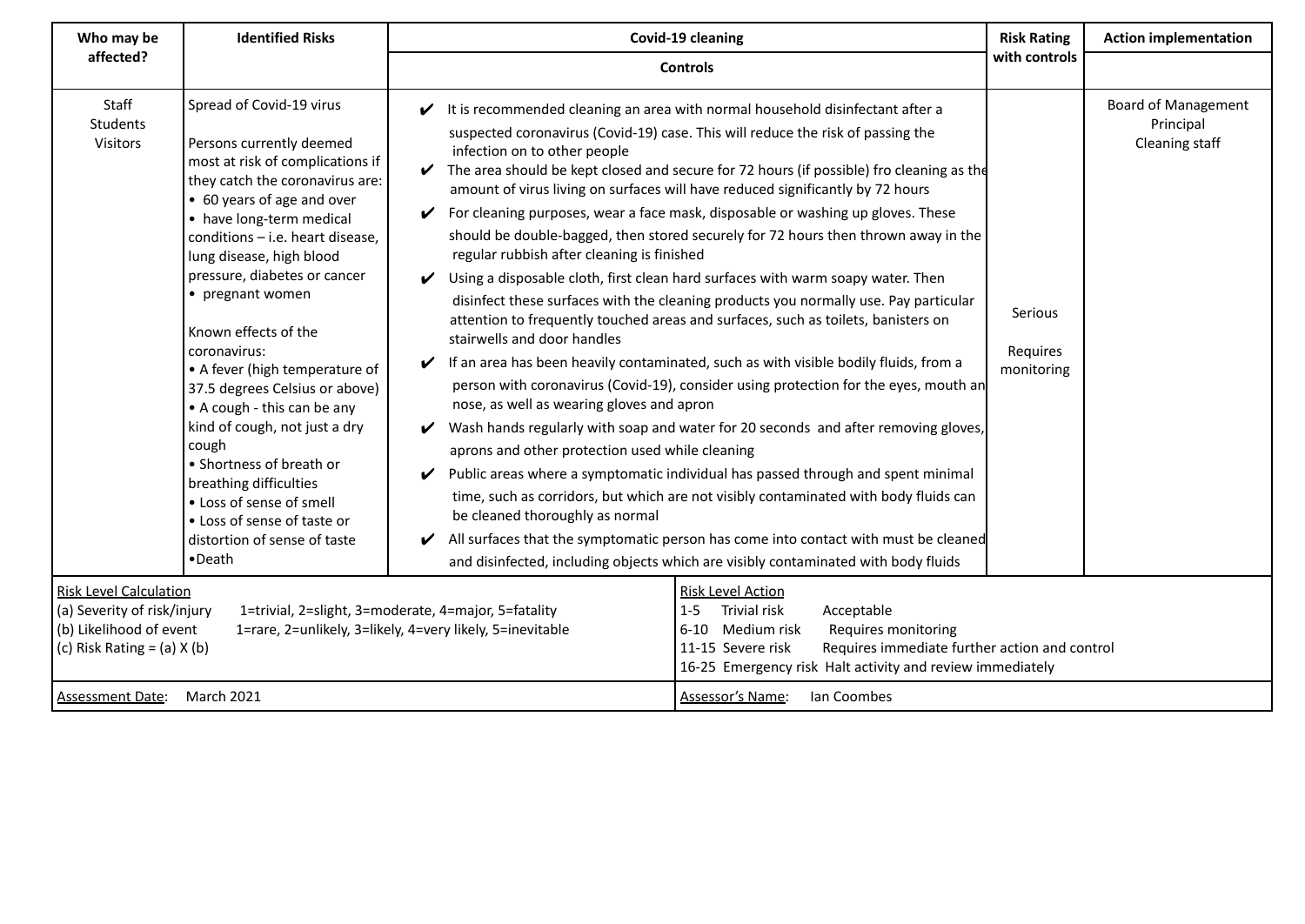| Who may be                                                                                                                                                                                                                                      | <b>Identified Risks</b>                                                                                                                                                                                                                                                                                                                                                                                                                                                                                                                                                                                                                                            | Cleaning a space with a suspected/confirmed case of Covid-19<br><b>Controls</b>                                                                                                                                                                                                                                                                                                                                                                                                                                                                                                     |                                                                                                                                                                                                                                                                                                                                                                                                                                                                                                   | <b>Risk Rating</b>                | <b>Action implementation</b>                              |
|-------------------------------------------------------------------------------------------------------------------------------------------------------------------------------------------------------------------------------------------------|--------------------------------------------------------------------------------------------------------------------------------------------------------------------------------------------------------------------------------------------------------------------------------------------------------------------------------------------------------------------------------------------------------------------------------------------------------------------------------------------------------------------------------------------------------------------------------------------------------------------------------------------------------------------|-------------------------------------------------------------------------------------------------------------------------------------------------------------------------------------------------------------------------------------------------------------------------------------------------------------------------------------------------------------------------------------------------------------------------------------------------------------------------------------------------------------------------------------------------------------------------------------|---------------------------------------------------------------------------------------------------------------------------------------------------------------------------------------------------------------------------------------------------------------------------------------------------------------------------------------------------------------------------------------------------------------------------------------------------------------------------------------------------|-----------------------------------|-----------------------------------------------------------|
| affected?                                                                                                                                                                                                                                       |                                                                                                                                                                                                                                                                                                                                                                                                                                                                                                                                                                                                                                                                    |                                                                                                                                                                                                                                                                                                                                                                                                                                                                                                                                                                                     |                                                                                                                                                                                                                                                                                                                                                                                                                                                                                                   | with controls                     |                                                           |
| Staff<br>Students<br>Visitors                                                                                                                                                                                                                   | Spread of Covid-19 virus<br>Persons currently deemed<br>most at risk of complications if<br>they catch the coronavirus are:<br>• 60 years of age and over<br>• have long-term medical<br>conditions - i.e. heart disease,<br>lung disease, high blood<br>pressure, diabetes or cancer<br>• pregnant women<br>Known effects of the<br>coronavirus:<br>• A fever (high temperature of<br>37.5 degrees Celsius or above)<br>• A cough - this can be any<br>kind of cough, not just a dry<br>cough<br>• Shortness of breath or<br>breathing difficulties<br>• Loss of sense of smell<br>• Loss of sense of taste or<br>distortion of sense of taste<br>$\bullet$ Death | Use disposable cloths or paper roll and disposable mob heads to clean all hard surfaces,<br>times<br>Disinfectants used should be checked to ensure that they are effective against enveloped<br>viruses<br><b>Additionally:</b><br>Avoid creating splashes and spray when cleaning.<br>outlined below.<br>When items cannot be cleaned using detergents or laundered (upholstered furniture of<br>mattresses for example) steam cleaning should be used<br>washing should be disposed of<br>contamination will have decreased substantially, and cleaning can take place as normal | floors, chairs, door handles and sanitary fittings, using an approved and recognised detergent<br>and disinfectant in line with the manufacturer's instructions for dilution, application and conta<br>Any cloths and mop heads used must be disposed of and should be put into waste bags as<br>Any items that have been heavily contaminated with bodyfluids and that cannot be cleaned by<br>If possible, keep an area closed off and secure for 72 hours. After this time the amount of virus | Serious<br>Requires<br>monitoring | <b>Board of Management</b><br>Principal<br>Cleaning staff |
| <b>Risk Level Calculation</b><br>(a) Severity of risk/injury<br>1=trivial, 2=slight, 3=moderate, 4=major, 5=fatality<br>(b) Likelihood of event<br>1=rare, 2=unlikely, 3=likely, 4=very likely, 5=inevitable<br>(c) Risk Rating = $(a)$ X $(b)$ |                                                                                                                                                                                                                                                                                                                                                                                                                                                                                                                                                                                                                                                                    | <b>Risk Level Action</b><br>Trivial risk<br>$1 - 5$<br>Acceptable<br>6-10 Medium risk<br>Requires monitoring<br>11-15 Severe risk<br>Requires immediate further action and control<br>16-25 Emergency risk Halt activity and review immediately                                                                                                                                                                                                                                                                                                                                     |                                                                                                                                                                                                                                                                                                                                                                                                                                                                                                   |                                   |                                                           |
| <b>Assessment Date:</b>                                                                                                                                                                                                                         | March 2021                                                                                                                                                                                                                                                                                                                                                                                                                                                                                                                                                                                                                                                         |                                                                                                                                                                                                                                                                                                                                                                                                                                                                                                                                                                                     | Assessor's Name:<br>Ian Coombes                                                                                                                                                                                                                                                                                                                                                                                                                                                                   |                                   |                                                           |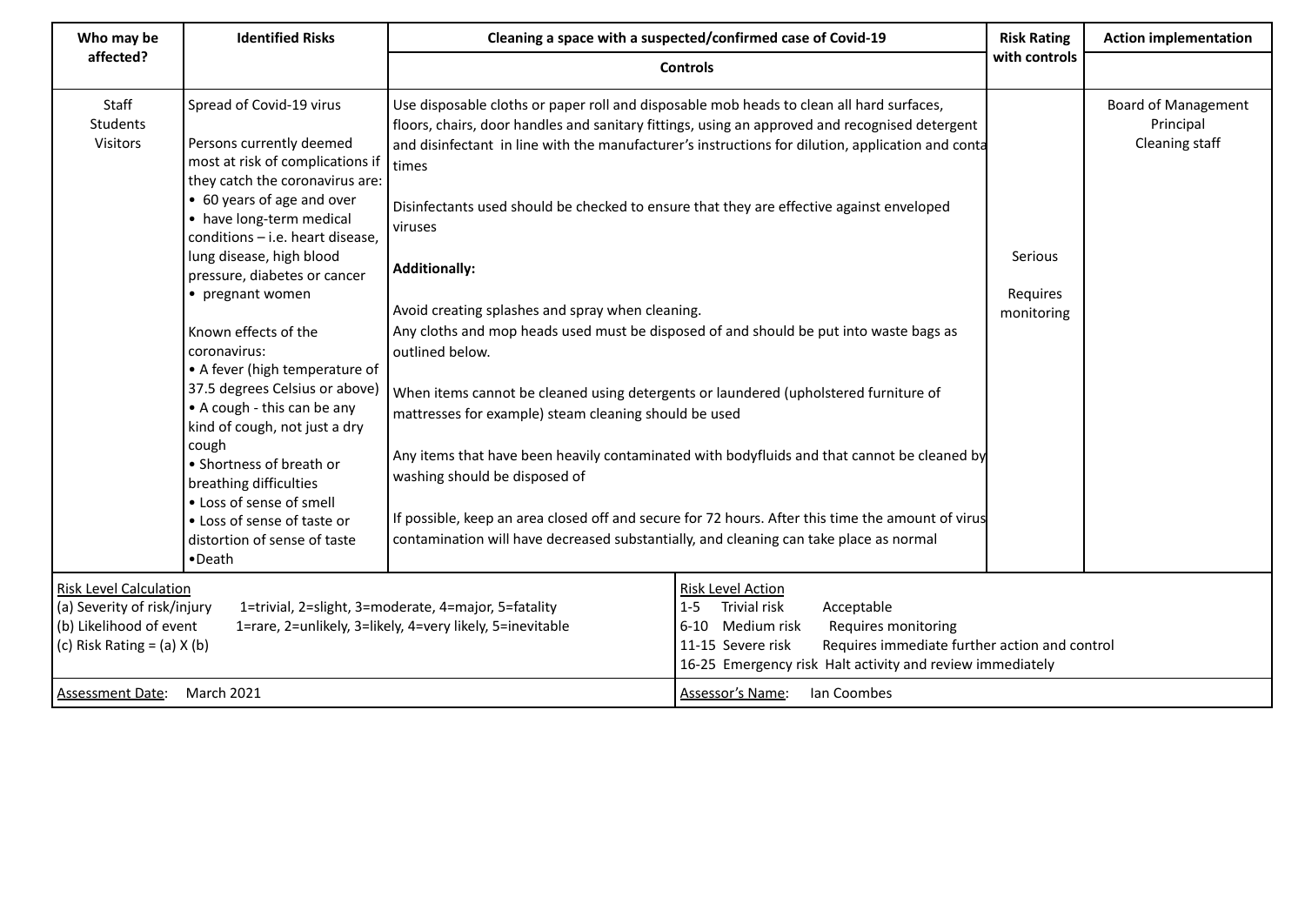| Who may be                                                                                                                                                                                                                                      | <b>Identified Risks</b>                                                                                                                                                                                                                                                                                                                                                                                                                                                                                                                                                                                                                                            | Cleaning a space with a suspected/confirmed case of Covid-19 (continued)                                                                                                                                                                                                                                                                                     |                                                                                                                                                                                                                                                                                                                                                                                                                                                                                                                                                                                                                                                                                                                                                                                                                                                                                        | <b>Risk Rating</b><br><b>Action implementation</b><br>with controls |                                                           |
|-------------------------------------------------------------------------------------------------------------------------------------------------------------------------------------------------------------------------------------------------|--------------------------------------------------------------------------------------------------------------------------------------------------------------------------------------------------------------------------------------------------------------------------------------------------------------------------------------------------------------------------------------------------------------------------------------------------------------------------------------------------------------------------------------------------------------------------------------------------------------------------------------------------------------------|--------------------------------------------------------------------------------------------------------------------------------------------------------------------------------------------------------------------------------------------------------------------------------------------------------------------------------------------------------------|----------------------------------------------------------------------------------------------------------------------------------------------------------------------------------------------------------------------------------------------------------------------------------------------------------------------------------------------------------------------------------------------------------------------------------------------------------------------------------------------------------------------------------------------------------------------------------------------------------------------------------------------------------------------------------------------------------------------------------------------------------------------------------------------------------------------------------------------------------------------------------------|---------------------------------------------------------------------|-----------------------------------------------------------|
| affected?                                                                                                                                                                                                                                       |                                                                                                                                                                                                                                                                                                                                                                                                                                                                                                                                                                                                                                                                    | <b>Controls</b>                                                                                                                                                                                                                                                                                                                                              |                                                                                                                                                                                                                                                                                                                                                                                                                                                                                                                                                                                                                                                                                                                                                                                                                                                                                        |                                                                     |                                                           |
| Staff<br>Students<br>Visitors                                                                                                                                                                                                                   | Spread of Covid-19 virus<br>Persons currently deemed<br>most at risk of complications if<br>they catch the coronavirus are:<br>• 60 years of age and over<br>• have long-term medical<br>conditions - i.e. heart disease,<br>lung disease, high blood<br>pressure, diabetes or cancer<br>• pregnant women<br>Known effects of the<br>coronavirus:<br>• A fever (high temperature of<br>37.5 degrees Celsius or above)<br>• A cough - this can be any<br>kind of cough, not just a dry<br>cough<br>• Shortness of breath or<br>breathing difficulties<br>• Loss of sense of smell<br>• Loss of sense of taste or<br>distortion of sense of taste<br>$\bullet$ Death | Laundry<br>V<br>V<br>in line with the cleaning guidance outlined above<br><b>Waste Management</b><br>Waste should be put in a plastic rubbish bag and tied when full<br>V<br>The plastic bag should then be placed in a second bin bag and tied<br>V<br>V<br>individual's test results are known<br>V<br>has been stored for at least 72 hours<br>V<br>waste | Wash items in accordance with the manufacturer's instructions. Use the warmest<br>water setting and dry items completely. Dirty laundry that has been in contact with<br>an unwell person can be washed with other people's items. Do not shake dirty<br>laundry as this minimises the possibility of dispersing the virus through the air<br>Clean and disinfect anything used for transporting laundry with your usual products,<br>It should be put in a suitable and secure place and marked for storage until the<br>All waste should be stored safely and kept away from children. You should not put<br>waste in communal waste areas until negative test results are known or the waste<br>If the individual tests negative, the waste can be put in with the normal waste. If the<br>individual tests positive, then store it for at least 72 hours and put in with the norma | Serious<br>Requires<br>monitoring                                   | <b>Board of Management</b><br>Principal<br>Cleaning staff |
| <b>Risk Level Calculation</b><br>(a) Severity of risk/injury<br>1=trivial, 2=slight, 3=moderate, 4=major, 5=fatality<br>(b) Likelihood of event<br>1=rare, 2=unlikely, 3=likely, 4=very likely, 5=inevitable<br>(c) Risk Rating = $(a)$ X $(b)$ |                                                                                                                                                                                                                                                                                                                                                                                                                                                                                                                                                                                                                                                                    | <b>Risk Level Action</b><br>Trivial risk<br>$1 - 5$<br>Acceptable<br>Medium risk<br>$6 - 10$<br>Requires monitoring<br>11-15 Severe risk<br>Requires immediate further action and control<br>16-25 Emergency risk Halt activity and review immediately                                                                                                       |                                                                                                                                                                                                                                                                                                                                                                                                                                                                                                                                                                                                                                                                                                                                                                                                                                                                                        |                                                                     |                                                           |
| <b>Assessment Date:</b>                                                                                                                                                                                                                         | <b>March 2021</b>                                                                                                                                                                                                                                                                                                                                                                                                                                                                                                                                                                                                                                                  |                                                                                                                                                                                                                                                                                                                                                              | Assessor's Name:<br>Ian Coombes                                                                                                                                                                                                                                                                                                                                                                                                                                                                                                                                                                                                                                                                                                                                                                                                                                                        |                                                                     |                                                           |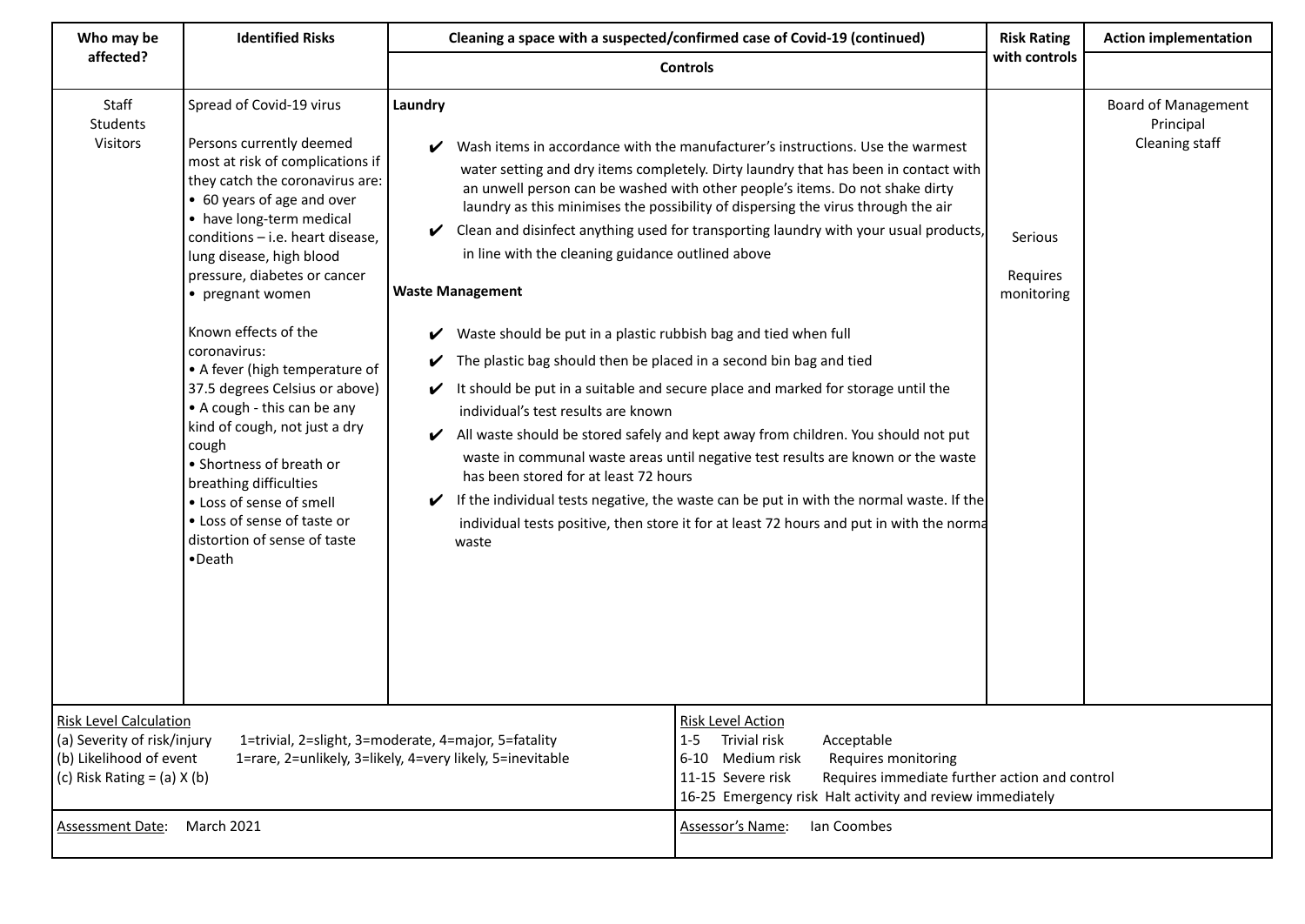| Who may be                                                                                                                                                                                                                                      | <b>Identified Risks</b>                                                                                                                                                                                                                                                                                                                                                                                                                                                                                                                                                                                                                                   | Travel to and from work                                                                                                                                                                                                                         |                                                                                                                                                                                                                                                                                        | <b>Risk Rating</b>     | <b>Action implementation</b> |
|-------------------------------------------------------------------------------------------------------------------------------------------------------------------------------------------------------------------------------------------------|-----------------------------------------------------------------------------------------------------------------------------------------------------------------------------------------------------------------------------------------------------------------------------------------------------------------------------------------------------------------------------------------------------------------------------------------------------------------------------------------------------------------------------------------------------------------------------------------------------------------------------------------------------------|-------------------------------------------------------------------------------------------------------------------------------------------------------------------------------------------------------------------------------------------------|----------------------------------------------------------------------------------------------------------------------------------------------------------------------------------------------------------------------------------------------------------------------------------------|------------------------|------------------------------|
| affected?                                                                                                                                                                                                                                       |                                                                                                                                                                                                                                                                                                                                                                                                                                                                                                                                                                                                                                                           |                                                                                                                                                                                                                                                 | <b>Controls</b>                                                                                                                                                                                                                                                                        | with controls          |                              |
| Staff                                                                                                                                                                                                                                           | Spread of Covid-19 virus<br>Persons currently deemed<br>most at risk of complications if<br>they catch the coronavirus are:<br>• 60 years of age and over<br>• have long-term medical<br>conditions - i.e. heart disease,<br>lung disease, high blood<br>pressure, diabetes or cancer<br>• pregnant women<br>Known effects of the<br>coronavirus:<br>• A fever (high temperature of<br>37.5 degrees Celsius or above)<br>• A cough - this can be any<br>kind of cough, not just a dry<br>cough<br>• Shortness of breath or<br>breathing difficulties<br>• Loss of sense of smell<br>• Loss of sense of taste or<br>distortion of sense of taste<br>•Death | case they should not travel to work.<br>staff should not share transport to or form work.<br>handles, roofstraps, isolation bars etc.<br>Carry hand sanitiser (at least 60% alcohol) and use it regularly throughout your journey.              | Where a staff member exhibits any signs of Covid-19 or has been exposed to a confirmed<br>Wherever possible, staff should travel to work alone using their own means of transport -<br>If availing of public transport, sit down to minimise contact with frequently touched surfaces, | Requires<br>monitoring | All staff                    |
| <b>Risk Level Calculation</b><br>(a) Severity of risk/injury<br>1=trivial, 2=slight, 3=moderate, 4=major, 5=fatality<br>(b) Likelihood of event<br>1=rare, 2=unlikely, 3=likely, 4=very likely, 5=inevitable<br>(c) Risk Rating = $(a)$ X $(b)$ |                                                                                                                                                                                                                                                                                                                                                                                                                                                                                                                                                                                                                                                           | <b>Risk Level Action</b><br>Trivial risk<br>$1 - 5$<br>Acceptable<br>6-10 Medium risk<br>Requires monitoring<br>11-15 Severe risk<br>Requires immediate further action and control<br>16-25 Emergency risk Halt activity and review immediately |                                                                                                                                                                                                                                                                                        |                        |                              |
| <b>Assessment Date:</b>                                                                                                                                                                                                                         | <b>March 2021</b>                                                                                                                                                                                                                                                                                                                                                                                                                                                                                                                                                                                                                                         |                                                                                                                                                                                                                                                 | Assessor's Name:<br>Ian Coombes                                                                                                                                                                                                                                                        |                        |                              |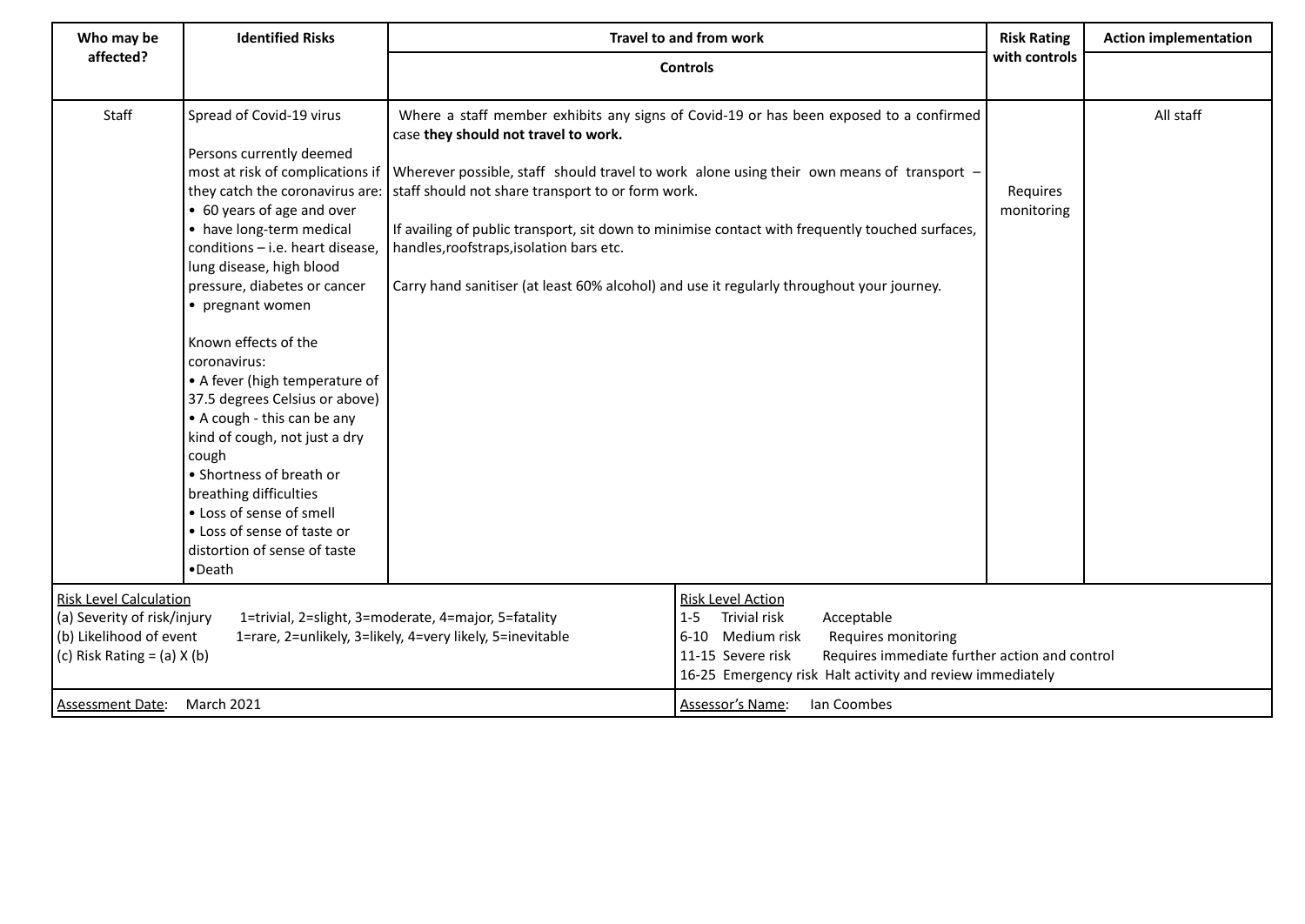| Who may be                                                                                                                                                                                                                                      | <b>Identified Risks</b>                                                                                                                                                                                                                                                                                                                                                                                                                                                                                                                                                                                                                                            | Dropping off and picking up of students                                                                                                                                                                                                                                                                                                                                                                                                                                                                                                                                                                                                                                                                                                                                                                                                                                                                                                                                                                                                                                                                                                                                                                                                                                                                                                                   |                                 | <b>Risk Rating</b><br>with controls | <b>Action implementation</b>                     |
|-------------------------------------------------------------------------------------------------------------------------------------------------------------------------------------------------------------------------------------------------|--------------------------------------------------------------------------------------------------------------------------------------------------------------------------------------------------------------------------------------------------------------------------------------------------------------------------------------------------------------------------------------------------------------------------------------------------------------------------------------------------------------------------------------------------------------------------------------------------------------------------------------------------------------------|-----------------------------------------------------------------------------------------------------------------------------------------------------------------------------------------------------------------------------------------------------------------------------------------------------------------------------------------------------------------------------------------------------------------------------------------------------------------------------------------------------------------------------------------------------------------------------------------------------------------------------------------------------------------------------------------------------------------------------------------------------------------------------------------------------------------------------------------------------------------------------------------------------------------------------------------------------------------------------------------------------------------------------------------------------------------------------------------------------------------------------------------------------------------------------------------------------------------------------------------------------------------------------------------------------------------------------------------------------------|---------------------------------|-------------------------------------|--------------------------------------------------|
| affected?                                                                                                                                                                                                                                       |                                                                                                                                                                                                                                                                                                                                                                                                                                                                                                                                                                                                                                                                    | <b>Controls</b>                                                                                                                                                                                                                                                                                                                                                                                                                                                                                                                                                                                                                                                                                                                                                                                                                                                                                                                                                                                                                                                                                                                                                                                                                                                                                                                                           |                                 |                                     |                                                  |
| Staff                                                                                                                                                                                                                                           | Spread of Covid-19 virus<br>Persons currently deemed<br>most at risk of complications if<br>they catch the coronavirus are:<br>• 60 years of age and over<br>• have long-term medical<br>conditions - i.e. heart disease,<br>lung disease, high blood<br>pressure, diabetes or cancer<br>• pregnant women<br>Known effects of the<br>coronavirus:<br>• A fever (high temperature of<br>37.5 degrees Celsius or above)<br>• A cough - this can be any<br>kind of cough, not just a dry<br>cough<br>• Shortness of breath or<br>breathing difficulties<br>• Loss of sense of smell<br>• Loss of sense of taste or<br>distortion of sense of taste<br>$\bullet$ Death | Arrangements for dropping off and picking up students from the school facility will be<br>organised to maintain, as far as is reasonably practicable, a safe social distance between<br>drivers/parents/guardians and all school staff.<br>Where students travel by public transport the Board of Management will provide a<br>designated waiting area that supports social distancing measures. A covered outdoor facility<br>will be available in bad weather. School buses arrive at staggered intervals.<br>For departure - school buses park on site at designated points prior to 4.00p.m. Pupils will<br>board the relevant bus immediately.<br>Encourage parents/guardians to wait in the car outside of the school in the school carpark.<br>Where SEN students are dropped off and picked up by a private bus/taxi, the accompanying<br>adult should remain in the car/bus with the student. A designated staff member will come to<br>the car/bus to receive the student and will avoid or limit physical contact with the<br>accompanying adult. Subject to available space there is no strict requirement for taxis/buses<br>to arrive one at a time provided that those accompanying the student remain in the taxi/bus<br>and do not interact with those accompanying other students. A similar process should be<br>followed for pick up. |                                 | Requires<br>monitoring              | <b>Board of Management</b><br>Principal<br>Staff |
| <b>Risk Level Calculation</b><br>(a) Severity of risk/injury<br>1=trivial, 2=slight, 3=moderate, 4=major, 5=fatality<br>(b) Likelihood of event<br>1=rare, 2=unlikely, 3=likely, 4=very likely, 5=inevitable<br>(c) Risk Rating = $(a)$ X $(b)$ |                                                                                                                                                                                                                                                                                                                                                                                                                                                                                                                                                                                                                                                                    | <b>Risk Level Action</b><br>Trivial risk<br>Acceptable<br>$1 - 5$<br>6-10 Medium risk<br>Requires monitoring<br>Requires immediate further action and control<br>11-15 Severe risk<br>16-25 Emergency risk Halt activity and review immediately                                                                                                                                                                                                                                                                                                                                                                                                                                                                                                                                                                                                                                                                                                                                                                                                                                                                                                                                                                                                                                                                                                           |                                 |                                     |                                                  |
| Assessment Date: March 2021                                                                                                                                                                                                                     |                                                                                                                                                                                                                                                                                                                                                                                                                                                                                                                                                                                                                                                                    |                                                                                                                                                                                                                                                                                                                                                                                                                                                                                                                                                                                                                                                                                                                                                                                                                                                                                                                                                                                                                                                                                                                                                                                                                                                                                                                                                           | Assessor's Name:<br>Ian Coombes |                                     |                                                  |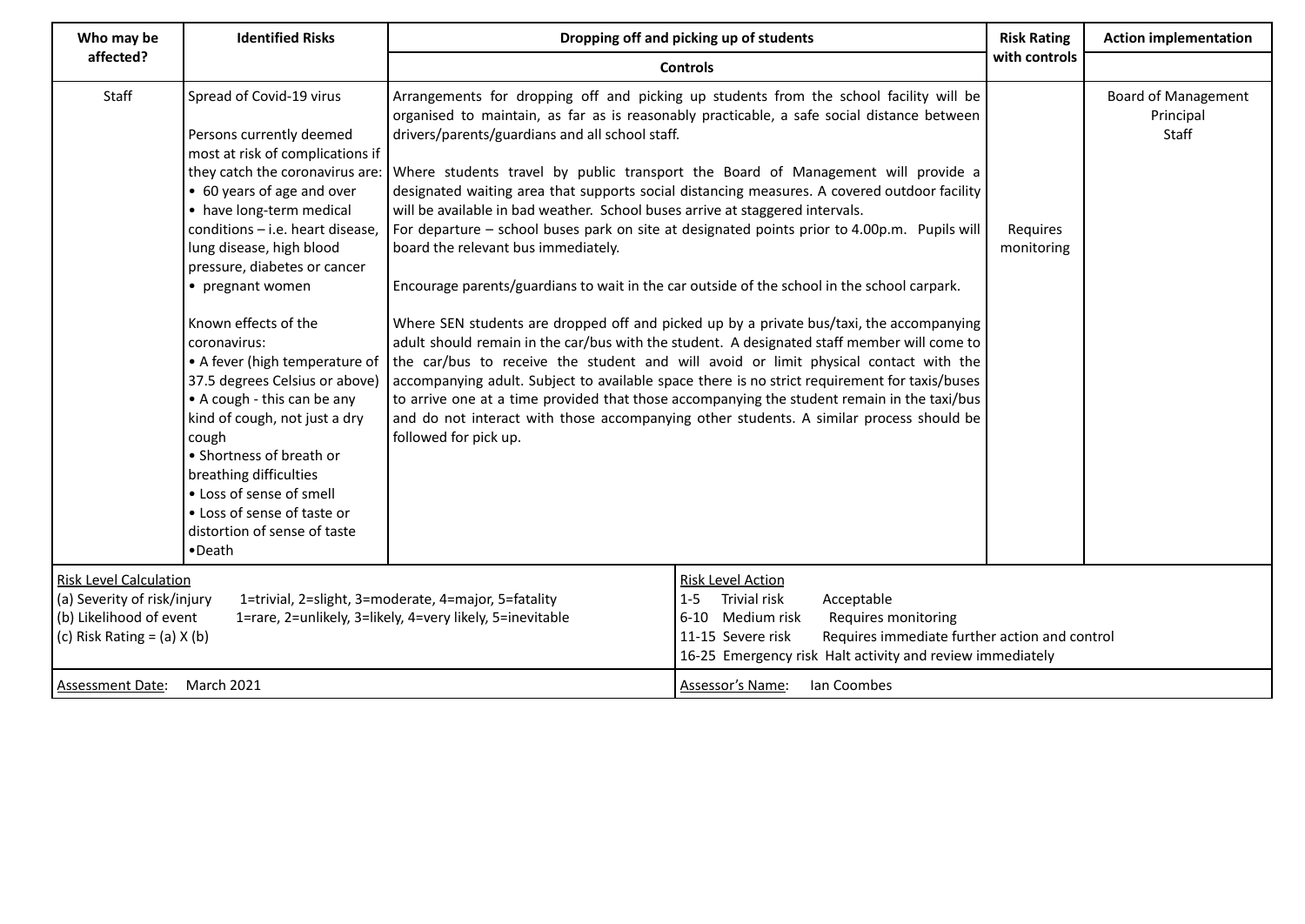| Who may be                                                                                                                                                                                                                                      | <b>Identified Risks</b>                                                                                                                                                                                                                                                                                                                                                                                                                                                                                                                                                                                                                                            | <b>Visitors to school</b><br><b>Controls</b>                                                                                                                                                                                                                                                                                                                                                                                                                                                                                                                                                                    |                                 |                        | <b>Action implementation</b>            |
|-------------------------------------------------------------------------------------------------------------------------------------------------------------------------------------------------------------------------------------------------|--------------------------------------------------------------------------------------------------------------------------------------------------------------------------------------------------------------------------------------------------------------------------------------------------------------------------------------------------------------------------------------------------------------------------------------------------------------------------------------------------------------------------------------------------------------------------------------------------------------------------------------------------------------------|-----------------------------------------------------------------------------------------------------------------------------------------------------------------------------------------------------------------------------------------------------------------------------------------------------------------------------------------------------------------------------------------------------------------------------------------------------------------------------------------------------------------------------------------------------------------------------------------------------------------|---------------------------------|------------------------|-----------------------------------------|
| affected?                                                                                                                                                                                                                                       |                                                                                                                                                                                                                                                                                                                                                                                                                                                                                                                                                                                                                                                                    |                                                                                                                                                                                                                                                                                                                                                                                                                                                                                                                                                                                                                 |                                 |                        |                                         |
| Staff<br>Students<br><b>Wider Community</b>                                                                                                                                                                                                     | Spread of Covid-19 virus<br>Persons currently deemed<br>most at risk of complications if<br>they catch the coronavirus are:<br>• 60 years of age and over<br>• have long-term medical<br>conditions - i.e. heart disease,<br>lung disease, high blood<br>pressure, diabetes or cancer<br>• pregnant women<br>Known effects of the<br>coronavirus:<br>• A fever (high temperature of<br>37.5 degrees Celsius or above)<br>• A cough - this can be any<br>kind of cough, not just a dry<br>cough<br>• Shortness of breath or<br>breathing difficulties<br>• Loss of sense of smell<br>• Loss of sense of taste or<br>distortion of sense of taste<br>$\bullet$ Death | with controls<br>The Board of Management will ensure the safety and wellbeing of all visitors to the school<br>premises.<br>Visits to the school will be severely restricted and visitors will be asked to:<br>Make a prior appointment before visiting the school<br>Remain at home if they have any Covid-19 symptoms<br>Follow the agreed Covid-19 protocols for the facility<br>Sanitise before entering the premises<br>Attendance to be recorded on entry to building<br>Wear PPE if instructed<br>Adhere to social distancing requirements<br>Not to loiter - complete their business and leave premises |                                 | Requires<br>monitoring | <b>Board of Management</b><br>Principal |
| <b>Risk Level Calculation</b><br>(a) Severity of risk/injury<br>1=trivial, 2=slight, 3=moderate, 4=major, 5=fatality<br>(b) Likelihood of event<br>1=rare, 2=unlikely, 3=likely, 4=very likely, 5=inevitable<br>(c) Risk Rating = $(a)$ X $(b)$ |                                                                                                                                                                                                                                                                                                                                                                                                                                                                                                                                                                                                                                                                    | <b>Risk Level Action</b><br>Trivial risk<br>Acceptable<br>$1-5$<br>6-10 Medium risk<br>Requires monitoring<br>Requires immediate further action and control<br>11-15 Severe risk<br>16-25 Emergency risk Halt activity and review immediately                                                                                                                                                                                                                                                                                                                                                                   |                                 |                        |                                         |
| <b>Assessment Date:</b>                                                                                                                                                                                                                         | <b>March 2021</b>                                                                                                                                                                                                                                                                                                                                                                                                                                                                                                                                                                                                                                                  |                                                                                                                                                                                                                                                                                                                                                                                                                                                                                                                                                                                                                 | Assessor's Name:<br>Ian Coombes |                        |                                         |